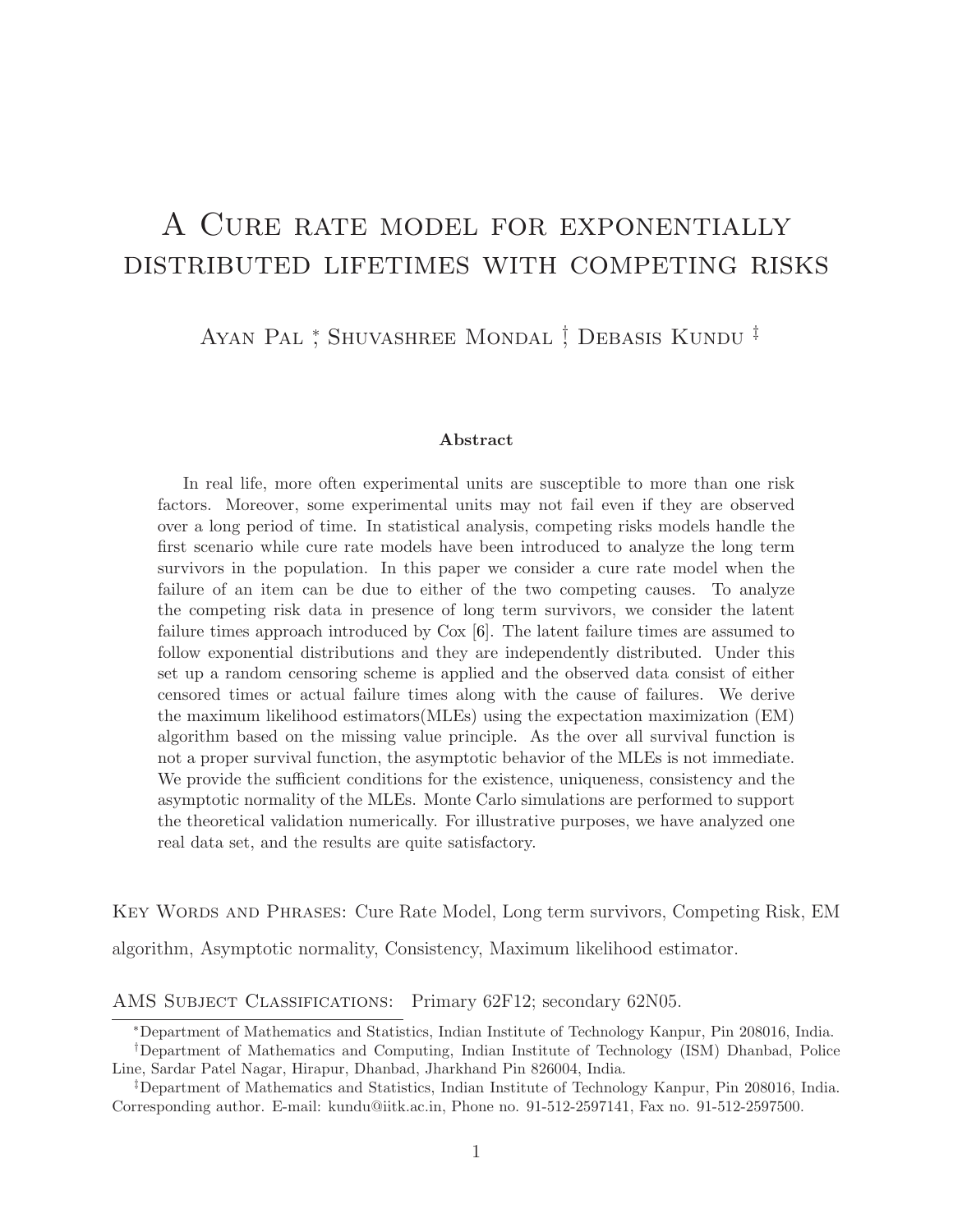# 1 INTRODUCTION

In reliability and survival analysis, it is quite common that an item is exposed to more than one risk factors. Such a scenario naturally motivates an investigator to assess a specific risk in presence of the other risk factors. In the statistical framework, this problem is well known as the competing risk problem. Typically, the data in a competing risks problem is a paired observation  $(t, \delta)$  where t denotes the failure time and  $\delta$  is an indicator which denotes the cause of failure. Several models exist in the literature to analyze the competing risks data. Interested readers are referred to the monograph by Crowder [\[5\]](#page-29-0) for a general overview on the analysis of different competing risk models. The two most well-known approaches to model the competing risks data are: i) the latent failure times model suggested by Cox [\[6\]](#page-30-0), and ii) the cause specific hazard functions model suggested by Prentice et al. [\[20\]](#page-31-0). The distributions of the lifetimes of the competing risks responsible for the failure of the units, are assumed to be independent in the latent failure times model, whereas the assumption of independence is dropped in the cause specific hazard functions model. Kundu [\[16\]](#page-31-1) showed that the likelihood functions of the observed data based on the above two approaches are exactly the same in case of the exponential and the Weibull distributions. Hence, the estimation techniques and the statistical properties of the different unknown parameters remain unchanged, although the interpretations of the different parameters might be different.

Again, in reliability and survival analysis, the most common assumption is that all the individuals will subsequently fail if they are observed over a long period of time. In real scenario, there might be a substantial proportion of individuals who will not fail over a long period of time and often called long term survivors. To address this issue, cure rate models are considered which embody the long term survivals in the population. Here, the underlined failure distribution is conditioned only on the individuals who will fail within a considerable period of time and a parameter is incorporated to measure the proportion of long term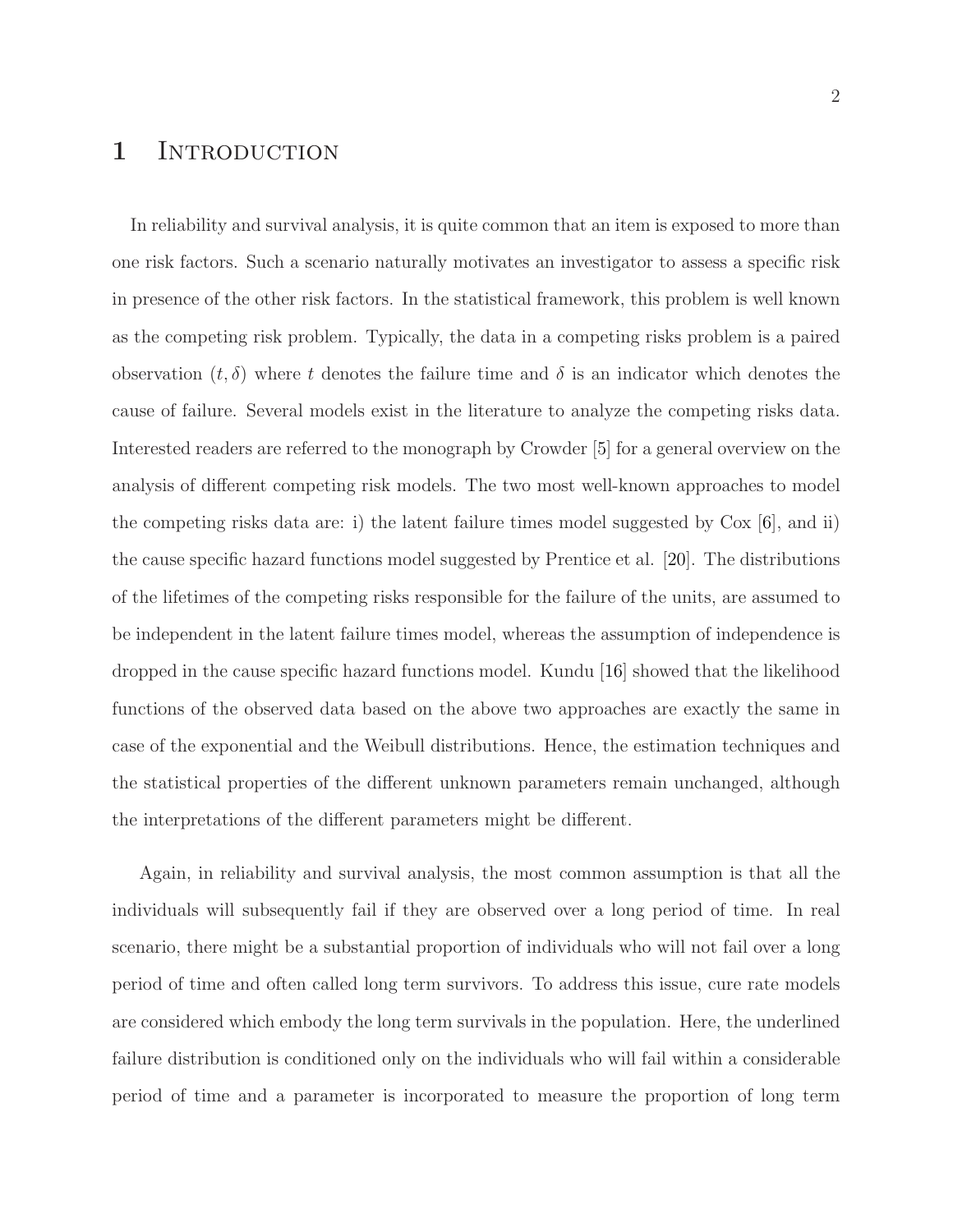survivors in the overall population. Boag [\[3\]](#page-29-1) was the first to propose a two-component mixture model for analyzing breast cancer data. The model referred to as "cure-rate" model introduces the fraction of immunes in the population and a latency distribution representing the survival experience of the susceptibles. Other references related to the application of cure rate model with long term survivors in cancer data are Berkson and Gage [\[2\]](#page-29-2), Goldman [\[12\]](#page-30-1), Farewell [\[8\]](#page-30-2), Greenhouse and Wolfe [\[13\]](#page-30-3). In criminology study Maltz and McCleary [\[18\]](#page-31-2), Maltz [\[19\]](#page-31-3) assumed exponential distribution to study the time to recidivism as event of interest and incorporated a parameter to measure the long term success of prisoners. Other interesting applications include commercial fishing by Gulland [\[14\]](#page-30-4), unemployment studies by Dunsmuir et al. [\[7\]](#page-30-5) etc .

In real life scenario, it is quite likely that an individual who will fail over a considerable amount of time, may be exposed to more than one competing causes of failure. Again, no prior information is available about the particular cause leading to the occurrence of the event of interest. To study these kind of scenarios, many authors have proposed flexible cure rate models under the competing risks set up. Some of the recent references include Balakrishnan and Pal [\[1\]](#page-29-3), Wiangnak and Pal [\[22\]](#page-31-4), and Gallardo et al.[\[11\]](#page-30-6).

In this paper we assume a fixed number of causes and study the competing risks model based on the latent failure times approach by Cox [\[6\]](#page-30-0) in the presence of the long term survivors. For simplicity we consider two causes but the developments are along the similar lines for more than two number of causes. We assume two causes of failures with independent and exponentially distributed latent failure times. Under this set up when a random censoring scheme is applied, the data consist of observations either due to censoring or failure due to any of the two competing risks. If any observation is due to a failure, the indicator variable denoting the cause of failure, is also recorded. Based on the observed data, the exact form of the maximum likelihood estimators (MLEs) cannot be obtained explicitly from the likelihood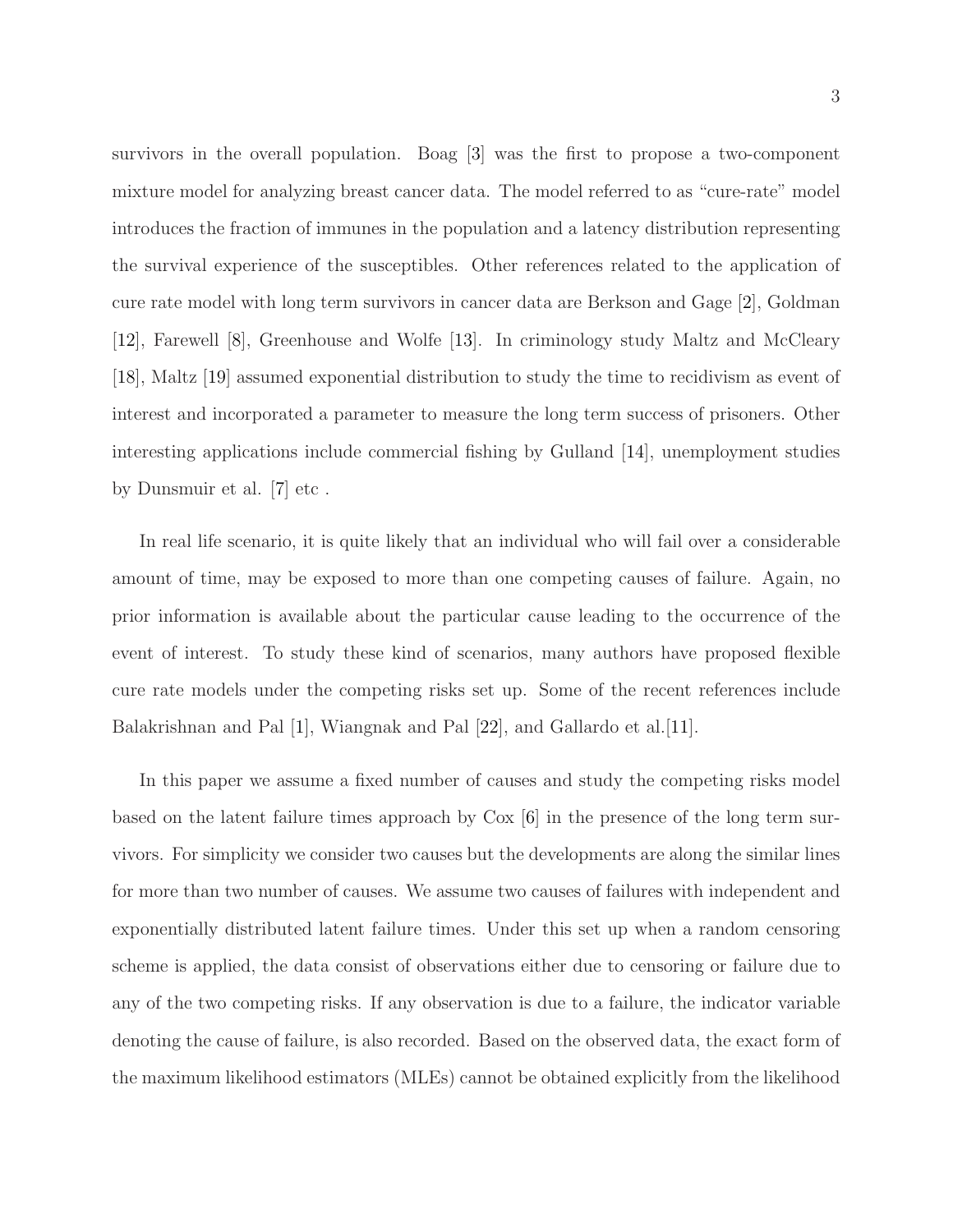equations. In this case, MLEs can be obtained by solving a three dimensional optimization problem. One needs to use some iterative methods to compute the MLEs. Any iterative procedure needs a very good set of initial values for its convergence. Otherwise, it may not even converge or converges to a local optimum rather than the global optimum. To avoid that we rely on the expectation maximization (EM) algorithm based on the missing value principle to compute the MLEs. In the 'M' step of the EM algorithm, all the estimators can be obtained in explicit forms. Therefore, the proposed EM algorithm works very efficiently in this context and provides an extra edge over the usual likelihood maximization technique. We also provide the observed Fisher information matrix which can be used to compute the asymptotic confidence intervals.

In presence of long term survivors, the survival function of the overall population is not a proper survival function. Therefore, deriving the asymptotic properties of the MLEs of the model parameters is not immediate. Ghitany and Maller [\[9\]](#page-30-7) were the first to prove the existence, uniqueness, consistency and the asymptotic normality of the MLEs under a mixed-exponential survival model with a cured fraction. Ghitany, Maller and Zhou [\[10\]](#page-30-8) proved similar results in the presence of explanatory vectors containing covariate information on each individual. The basic assumption in both Ghitany and Maller[\[9\]](#page-30-7), and Ghitany, Maller and Zhou [\[10\]](#page-30-8) is that only a particular cause is responsible for the occurrence of the event of interest. In this set up, we provide the asymptotic properties of the MLEs under the competing risks scenario in presence of long term survivors. We provide the sufficient conditions for the existence, uniqueness, consistency and asymptotic normality of the MLEs of the model parameters. These results may be extended even for more than two competing causes of failure or when the latent failure times follow Weibull distributions with a common known shape parameter.

Our paper is organized as follows. In Section 2, we formulate the cure rate model assuming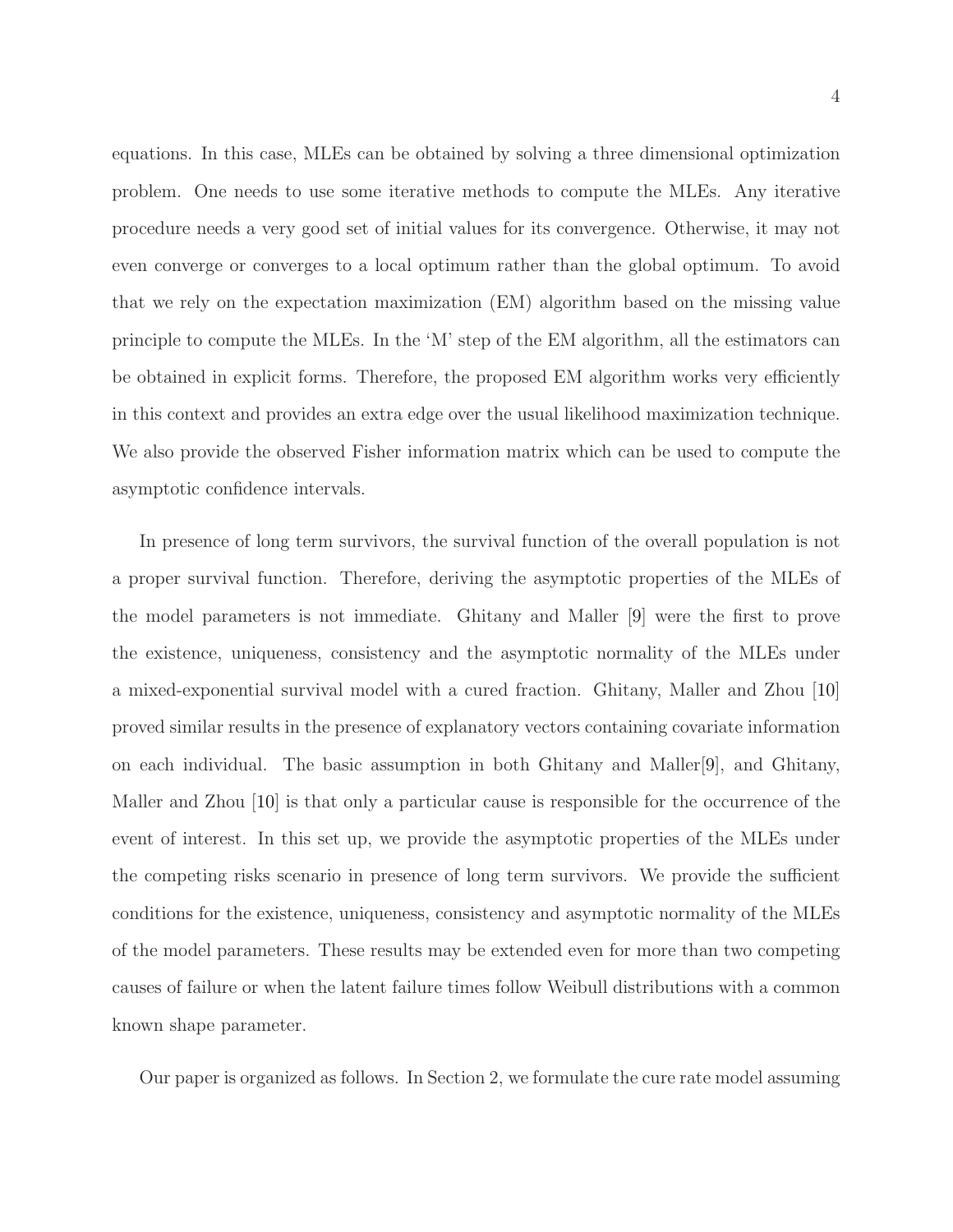that the latent lifetime distributions are exponential and provide the likelihood function. In Section 3, the maximum likelihood estimation of the unknown model parameters is carried out using the EM algorithm and the confidence intervals of the unknown model parameters are also provided. The existence, uniqueness, consistency and the asymptotic normality of the underlying model parameters are provided in Section 4. In Section 5, we perform some simulation experiments and analyze one real data set for illustrative purposes. Finally, we conclude the paper in Section 6.

### 2 MODEL DESCRIPTION AND LIKELIHOOD FUNCTION

### 2.1 MODEL DESCRIPTION

We assume that the population consists of two groups of individuals, the individuals who are subject to the risk of failure or the susceptible group and the individuals who will never fail or the immune group. Let  $Y_i$  be an indicator variable with:

$$
Y_i = \begin{cases} 1, & \text{if the } i\text{-th individual belongs to the susceptible group} \\ 0, & \text{if the } i\text{-th individual belongs to the immune group.} \end{cases}
$$

Then  $P{Y_i = 1} = p_0 \in (0, 1)$  is the proportion of individuals belonging to the susceptible group and  $P{Y_i = 0} = 1 - p_0$  is the proportion of individuals belonging to the immune group.

We assume that the failure of an individual is subject to two competing causes and we model the competing risks data using Cox's [\[6\]](#page-30-0) latent failure times model. Let  $T_{1i}^*$  and  $T_{2i}^*$ be the failure times due to cause 1 and cause 2, respectively, for the i-th individual. Based on Cox's [\[6\]](#page-30-0) latent failure times assumption,  $T_{1i}^*$  and  $T_{2i}^*$  are independently distributed and they are not observable. If the *i*-th individual fails, we only observe  $T_i^*$  as the failure time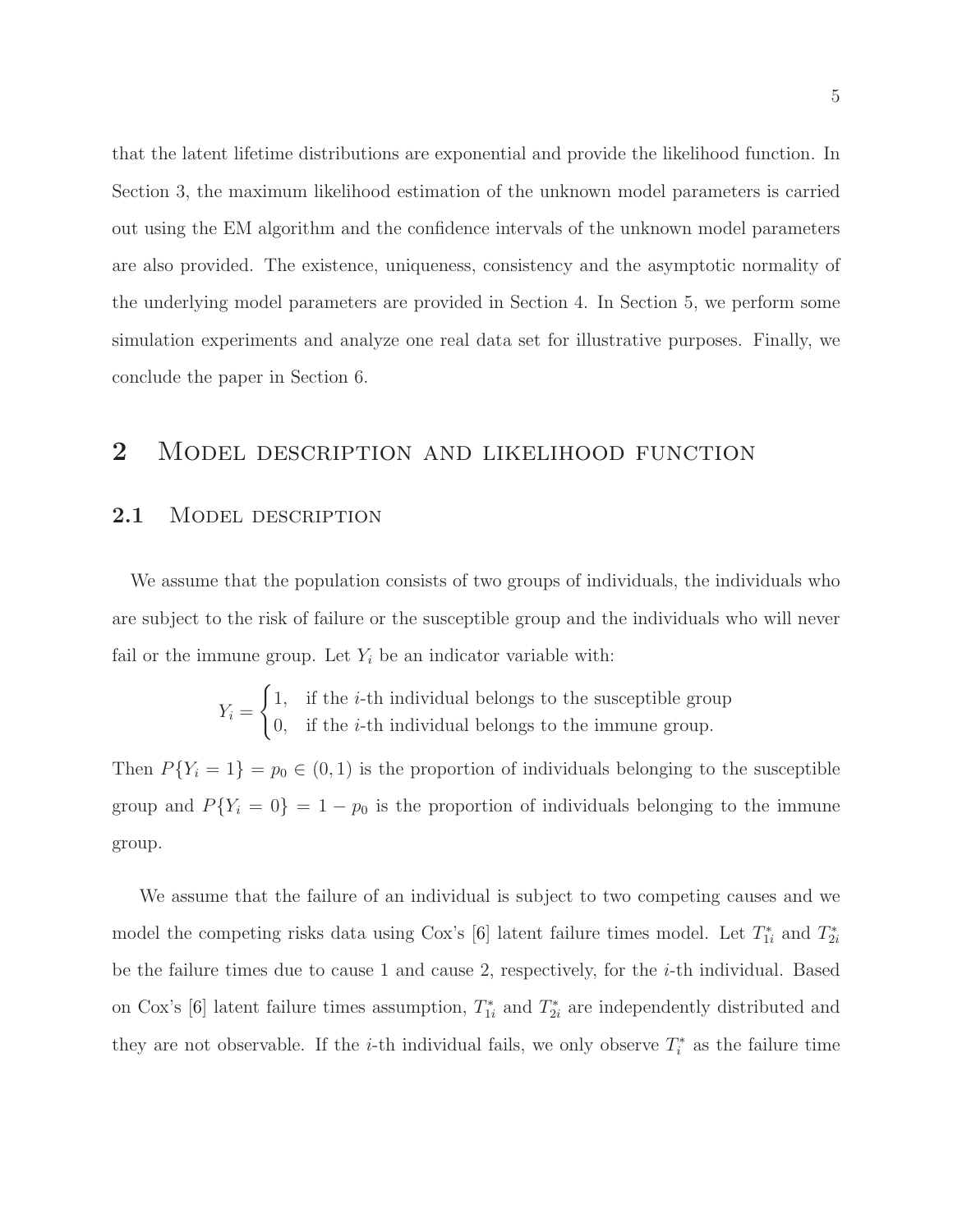where  $T_i^* = \min(T_{1i}^*, T_{2i}^*)$  and an indicator  $\Delta_i$  where

$$
\Delta_i = \begin{cases} 1, & \text{if the } i\text{-th failure occurs due to first cause} \\ 2, & \text{if the } i\text{-th failure occurs due to second cause.} \end{cases}
$$

We also assume  $T_{1i}^* \sim \text{Exp}(\lambda_{10})$  with mean  $\frac{1}{\lambda_{10}}, \lambda_{10} > 0$ ,  $T_{2i}^* \sim \text{Exp}(\lambda_{20})$  with mean  $\frac{1}{\lambda_{20}},$  $\lambda_{20} > 0$ .

Conditioning on  $Y_i = 1$ , the failure time  $T_i^* = \min(T_{1i}^*, T_{2i}^*)$ , has the density

$$
g(t_i^*; \lambda_{10}, \lambda_{20} | Y_i = 1) = (\lambda_{10} + \lambda_{20})e^{-(\lambda_{10} + \lambda_{20})t_i^*}.
$$

We denote  $\boldsymbol{\theta} = (\lambda_1, \lambda_2, p)$ , the set of model parameters to be estimated. The corresponding parameter space is  $\Theta = (0, \infty) \times (0, \infty) \times (0, 1]$  and  $\theta_0 = (\lambda_{10}, \lambda_{20}, p_0)$ , the true value, is an interior point of  $\Theta$ . We apply a random censoring scheme where  $C_i$  denotes the censored time for the  $i$ -th individual. The distribution of the censoring time is assumed to be noninformative, i.e it does not involve the parameter of interest  $\theta_0 = (\lambda_{10}, \lambda_{20}, p_0)$ . Furthermore, the sequences  $T_i^*$  and  $C_i$ ,  $C_i$  and  $Y_i$  are assumed to be independent. Let us introduce another indicator variable  $Z_i$  as follows

$$
Z_i = \begin{cases} 1, & \text{if } T_i^* \le C_i \\ 0, & \text{otherwise.} \end{cases}
$$

Here  $T_i = \min(T_i^*, C_i)$  denotes the time to occurrence of the event of interest where the event is either failure or being censored. When  $Z_i = 1$ , individual must belong to the susceptible group and we observe the real failure time, along with the corresponding cause of failure  $\delta_i$ and for that individual, data consist of  $((t_i, \delta_i), 1)$ . Here,  $\delta_i$  is either 1 or 2, depending on the cause of failure. When  $Z_i = 0$ , we observe only the censored time and in this case the group identity of the individual is unknown and for that individual, data consist of  $(t_i, 0)$ .

### 2.2 LIKELIHOOD FUNCTION

Suppose we have a sample of size n and for the *i*-th individual we observe  $t_i = \min(t_i^*, c_i)$ and  $z_i$ . If the observed value of  $z_i = 1$ , we record the indicator  $\delta_i$  denoting the cause of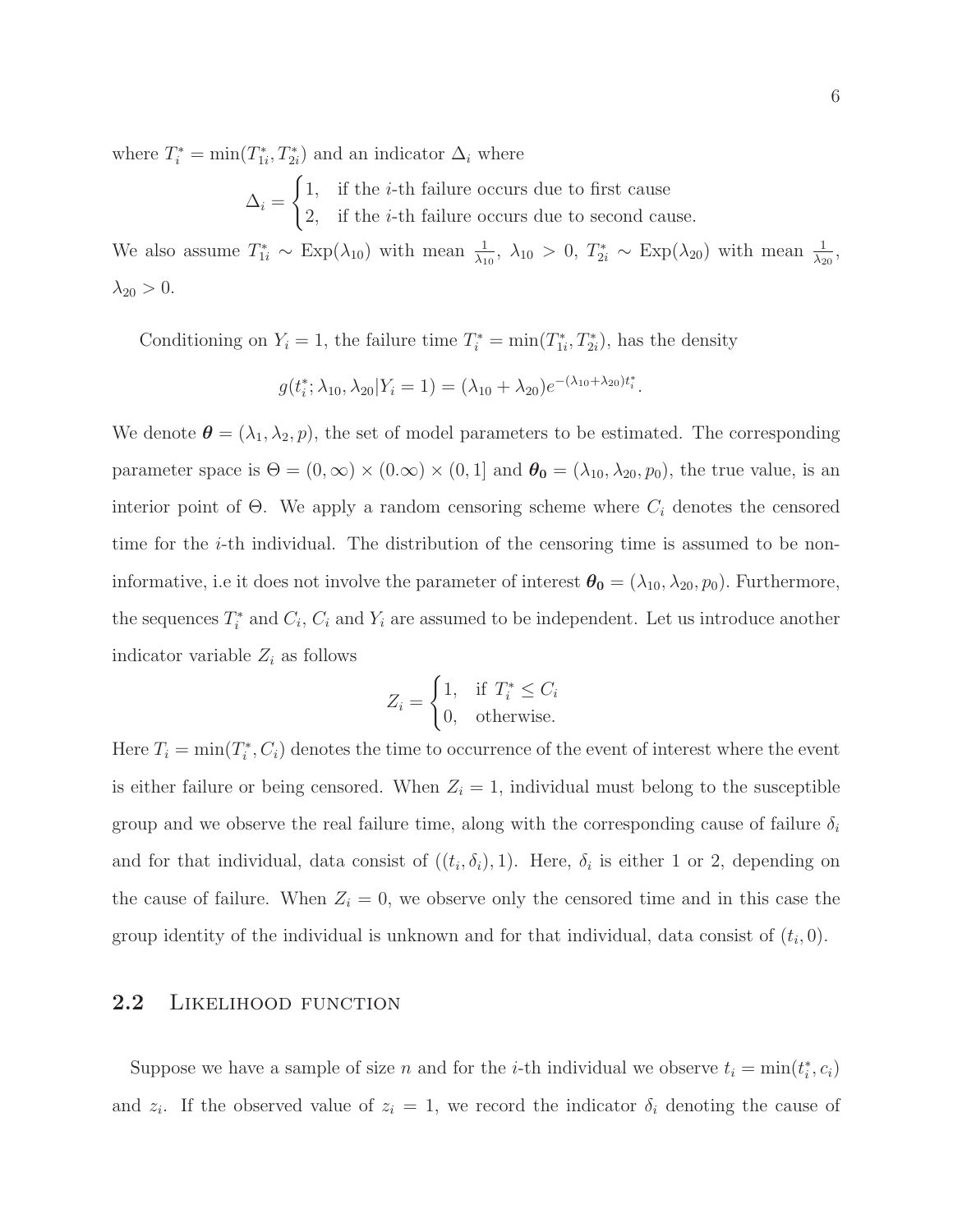failure. An individual who fails at the time  $t_i$  contributes a likelihood factor

$$
p(\lambda_1 e^{-(\lambda_1 + \lambda_2)t_i})^{2-\delta_i} (\lambda_2 e^{-(\lambda_1 + \lambda_2)t_i})^{\delta_i - 1}.
$$

An individual who survives at least till the time  $t_i$  contributes a likelihood factor

$$
1 - p + p e^{-(\lambda_1 + \lambda_2)t_i},
$$

which is the probability of being a long term survivor plus the probability of a failure occurring after time  $t_i$ . Thus, the total contribution of the *i*-th individual to the likelihood function is

$$
\{p(\lambda_1e^{-(\lambda_1+\lambda_2)t_i})^{2-\delta_i}(\lambda_2e^{-(\lambda_1+\lambda_2)t_i})^{\delta_i-1}\}^{z_i}\{1-p+pe^{-(\lambda_1+\lambda_2)t_i}\}^{1-z_i}.
$$

For a given data, thus the log-likelihood function is as follows:

<span id="page-6-0"></span>
$$
\mathbf{l}_n(\boldsymbol{\theta}) = \sum_{i=1}^n \{z_i(\ln p + (\delta_i - 1) \ln \lambda_2 + (2 - \delta_i) \ln \lambda_1 - (\lambda_1 + \lambda_2)t_i) + (1 - z_i) \ln(1 - p + pe^{-(\lambda_1 + \lambda_2)t_i})\}.
$$
\n(1)

Let us denote,

<span id="page-6-1"></span>
$$
\mathbf{S}_n(\boldsymbol{\theta}) = \frac{\partial l_n(\boldsymbol{\theta})}{\partial \boldsymbol{\theta}}.\tag{2}
$$

It can be observed that  $\mathbf{S}_n(\boldsymbol{\theta}) = \sum_{n=1}^n$  $i=1$  $\mathbf{s}_i(\boldsymbol{\theta})$  where  $\mathbf{s}_i(\boldsymbol{\theta}) = (s_{i1}(\boldsymbol{\theta}), s_{i2}(\boldsymbol{\theta}), s_{i3}(\boldsymbol{\theta}))^\top$  is a sequence of  $3 \times 1$  random vectors with components :

<span id="page-6-2"></span>
$$
s_{i1}(\theta) = \frac{z_i(2-\delta_i)}{\lambda_1} - z_i t_i - \frac{(1-z_i)pt_i e^{-(\lambda_1+\lambda_2)t_i}}{1-p+pe^{-(\lambda_1+\lambda_2)t_i}}
$$
(3)

$$
s_{i2}(\theta) = \frac{z_i(\delta_i - 1)}{\lambda_2} - z_i t_i - \frac{(1 - z_i) p t_i e^{-(\lambda_1 + \lambda_2) t_i}}{1 - p + p e^{-(\lambda_1 + \lambda_2) t_i}}
$$
(4)

$$
s_{i3}(\theta) = \frac{z_i}{p} - \frac{(1-z_i)(1 - e^{-(\lambda_1 + \lambda_2)t_i})}{1 - p + pe^{-(\lambda_1 + \lambda_2)t_i}}.
$$
\n
$$
(5)
$$

The MLE of  $\theta$  can be obtained by solving  $S_n(\theta) = 0$  and it requires to solve a three dimensional optimization problem. It is not possible to obtain the solutions of the normal equations explicitly and we cannot obtain any closed form solutions for the MLEs of any of the model parameters.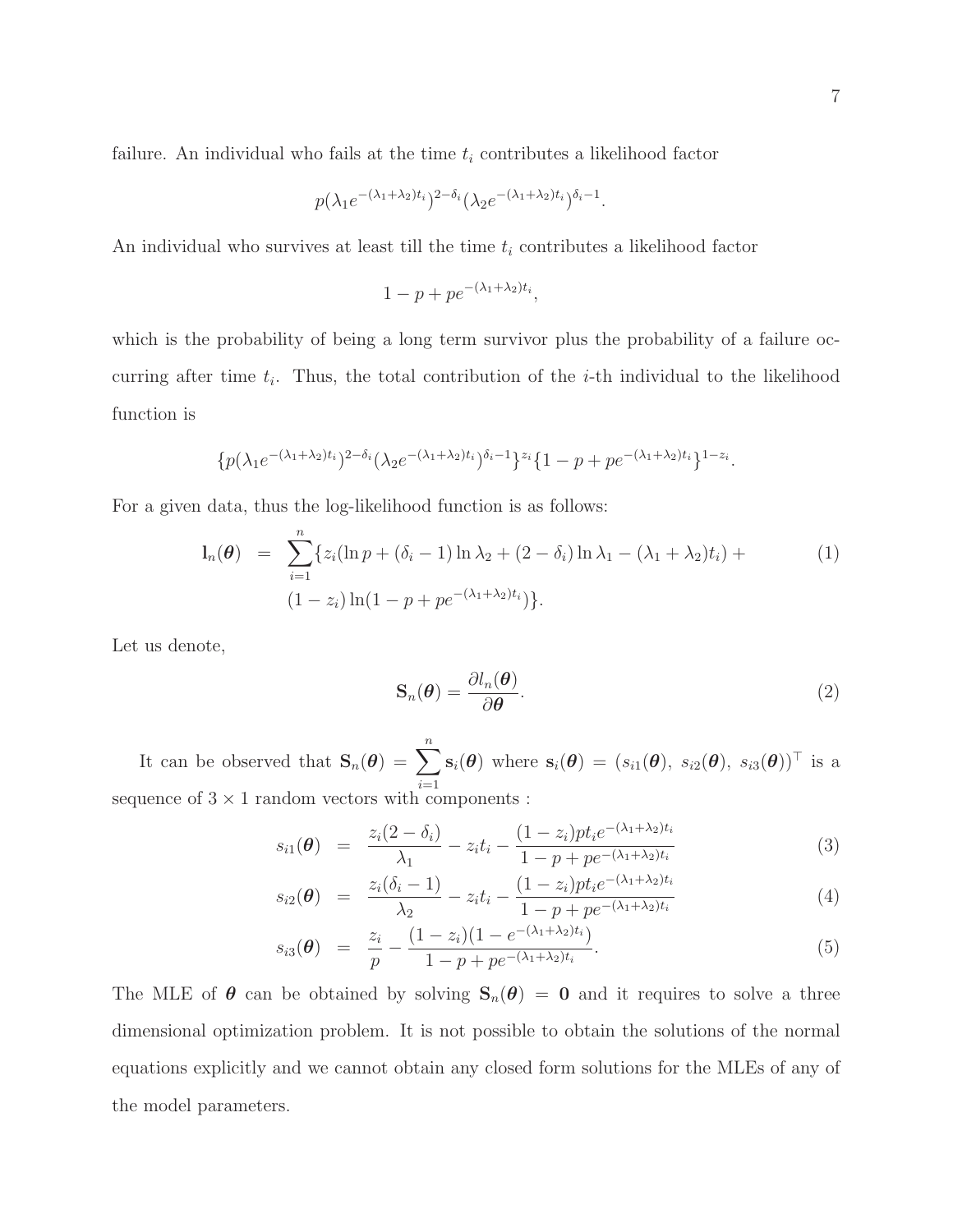# 3 Point and interval estimation

#### 3.1 EM ALGORITHM

Based on the log likelihood function [\(1\)](#page-6-0), we need to solve three non linear equations to compute the MLEs. The MLEs cannot be obtained in closed form. However, we can treat this problem as a missing data problem. We define two sets of indices as  $I_1 = \{i : z_i = 1\}$ and  $I_0 = \{i : z_i = 0\}$ . If the subject's lifetime is actually observed, the indicator variable  $y_i$  takes the value 1. Otherwise, there can be two possibilities, the subject might belong to the cure group or it might belong to the susceptible group but the time to failure is greater than the censoring time. Thus for  $i \in I_0$ ,  $y_i$  is unknown and these  $y_i$ 's are treated as missing. Incorporating the unobserved  $y_i$ 's with the observed data, the complete data set is constructed. The likelihood function based on the complete data is obtained as

$$
L_c(\boldsymbol{\theta}) = \prod_{I_1} \left\{ p \lambda_1^{2-\delta_i} \lambda_2^{\delta_i - 1} e^{-(\lambda_1 + \lambda_2)t_i} \right\}^{y_i} \prod_{I_0} (1 - p)^{1 - y_i} \prod_{I_0} \left\{ p e^{-(\lambda_1 + \lambda_2)t_i} \right\}^{y_i}.
$$
 (6)

The corresponding log-likelihood function is given by

<span id="page-7-0"></span>
$$
l_c(\boldsymbol{\theta}) = \sum_{I_1} y_i \ln \left\{ p \lambda_1^{2-\delta_i} \lambda_2^{\delta_i - 1} e^{-(\lambda_1 + \lambda_2)t_i} \right\} + \sum_{I_0} (1 - y_i) \ln(1 - p) + \sum_{I_0} y_i \ln \left\{ p e^{-(\lambda_1 + \lambda_2)t_i} \right\}.
$$
 (7)

Maximizing [\(7\)](#page-7-0), we can obtain the MLEs of the model parameters in closed form as

$$
\hat{p} = \frac{|I_1| + \sum_{i \in I_0} y_i}{n}, \quad \hat{\lambda}_1 = \frac{\sum_{i \in I_1} y_i (2 - \delta_i)}{\sum_{i \in I_0} y_i t_i + \sum_{i \in I_1} y_i t_i}, \quad \hat{\lambda}_2 = \frac{\sum_{i \in I_1} y_i (\delta_i - 1)}{\sum_{i \in I_0} y_i t_i + \sum_{i \in I_1} y_i t_i},
$$

where  $|I_1|$  denotes the cardinality of the set  $I_1$ . Hence in case of the complete data, the MLEs can be obtained explicitly. This is the main motivation of applying the proposed EM algorithm. We propose to use the following EM algorithm similar to Kannan et al. [\[15\]](#page-31-5). E-Step : In the E-Step, we compute the expectation of the complete log likelihood function with respect to the distribution of the unobserved  $y_i$ 's, given the current values of the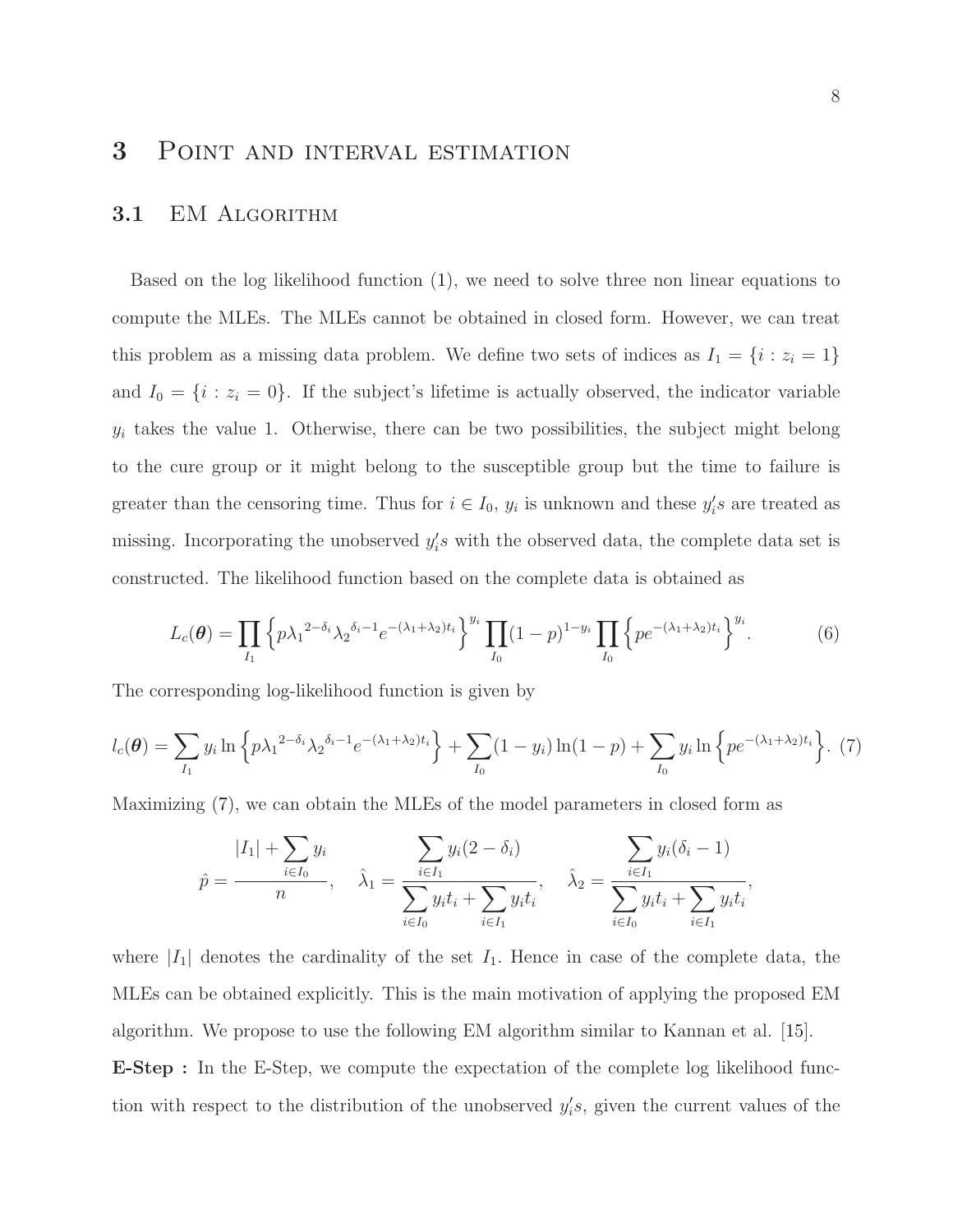parameter and the observed data  $\mathcal{O} = \{(t_i, z_i); i = 1, 2, \ldots, n\}$ . It is clear that  $Y_i$ ; s are Bernoulli random variables in the complete log-likelihood and it is only required to compute  $\pi_i^{(k)} = E(Y_i | \boldsymbol{\theta^{(k)}}, \mathcal{O}), i = 1, 2, \dots, n$ , where  $\boldsymbol{\theta^{(k)}}$  denotes the parameter estimate at the k-th iteration step. Now for  $i \in I_0$ , we have

$$
\pi_i^{(k)} = E(Y_i|\theta^{(k)}, \mathcal{O})
$$
  
=  $P(Y_i = 1|T_i > t_i; \theta^{(k)})$   
=  $\frac{P(T_i > t_i|Y_i = 1)P(Y_i = 1)}{P(T_i > t_i)}$   
=  $\frac{p^{(k)}e^{-(\lambda_1^{(k)} + \lambda_2^{(k)})t_i}}{1 - p^{(k)} + p^{(k)}e^{-(\lambda_1^{(k)} + \lambda_2^{(k)})t_i}},$ 

and for  $i \in I_1$ , we simply have  $\pi_i^{(k)} = y_i = 1$ . Thus, the E-Step replaces the  $y_i$ 's in the log likelihood by  $\pi_i^{(k)}$ <sup>(k)</sup> for  $i \in I_0$  and by 1 for  $i \in I_1$ . Let us denote the conditional expectation of the complete log-likelihood function by  $Q(\theta, \pi^{(k)})$ , where  $\pi^{(k)}$  is the vector of  $\pi_i^{(k)}$  values. Thus,

$$
Q(\boldsymbol{\theta}, \boldsymbol{\pi^{(k)}}) = \sum_{I_1} \ln \left\{ p \lambda_1^{-2-\delta_i} \lambda_2^{-\delta_i - 1} e^{-(\lambda_1 + \lambda_2)t_i} \right\} + \sum_{I_0} (1 - \pi_i^{(k)}) \ln(1 - p) + \sum_{I_0} \pi_i^{(k)} \left\{ p e^{-(\lambda_1 + \lambda_2)t_i} \right\}.
$$

**M-Step**: In the M-Step of the EM algorithm, we maximize  $Q(\theta, \pi^{(k)})$  with respect to  $\theta$ , given  $\pi^{(k)}$  over the parameter space  $\Theta$ , to obtain an improved estimate of  $\theta$  as

$$
\boldsymbol{\theta}^{(k+1)} = \argmax_{\theta \in \Theta} Q(\boldsymbol{\theta}, \boldsymbol{\pi}^{(k)})
$$

The normal equations obtained after taking the first order derivative of  $Q(\theta, \pi^{(k)})$  with respect to the model parameters are as follows:

$$
\frac{\partial Q(\boldsymbol{\theta}, \boldsymbol{\pi^{(k)}})}{\partial p} = \frac{|I_1|}{p} - \sum_{i \in I_0} \frac{1 - \pi_i^{(k)}}{1 - p} + \sum_{i \in I_0} \frac{\pi_i^{(k)}}{p} = 0,
$$
\n(8)

$$
\frac{\partial Q(\boldsymbol{\theta}, \boldsymbol{\pi}^{(k)})}{\partial \lambda_1} = \sum_{i \in I_1} \left\{ \frac{2 - \delta_i}{\lambda_1} - t_i \right\} - \sum_{i \in I_0} t_i \pi_i^{(k)} = 0,
$$
\n(9)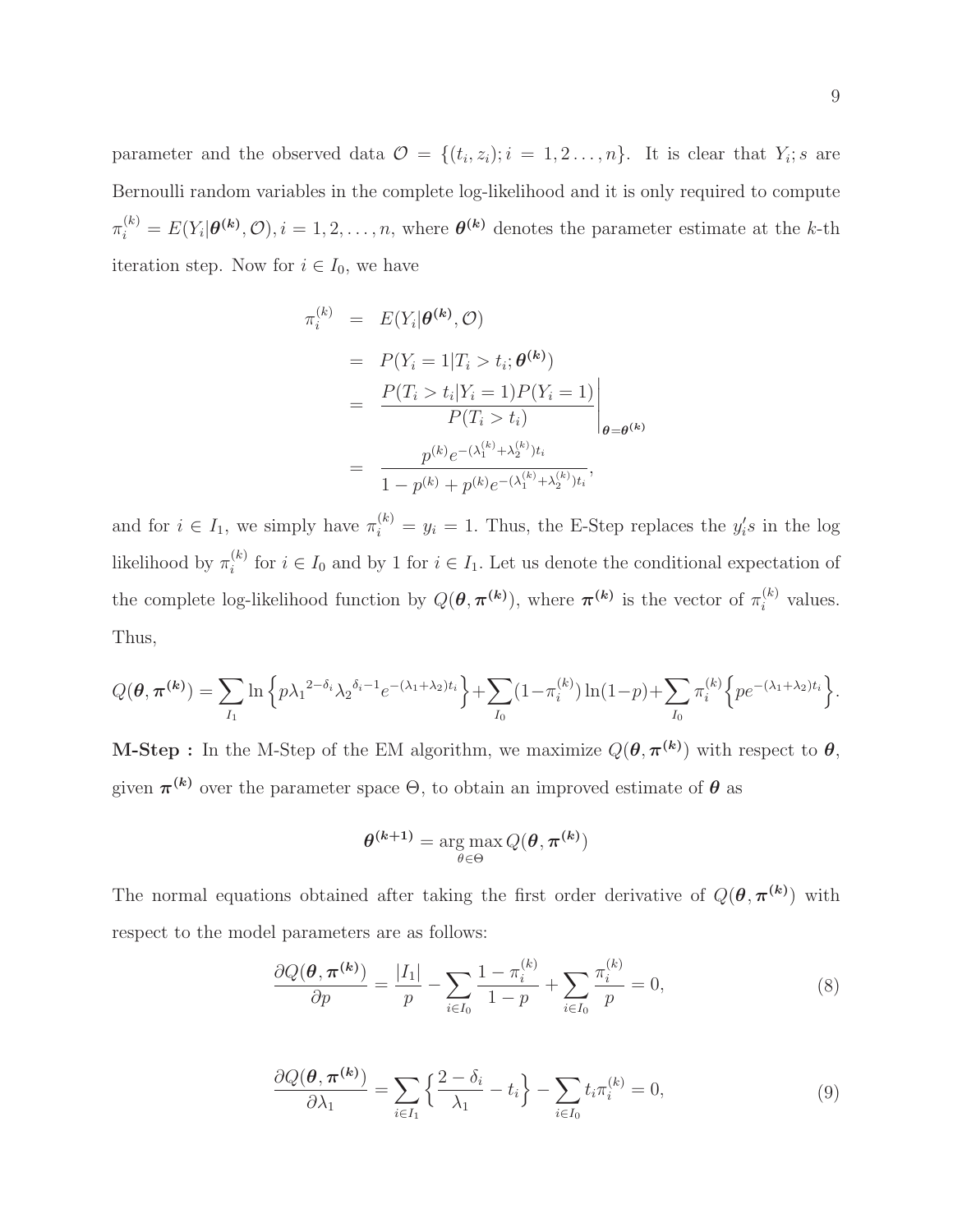$$
\frac{\partial Q(\boldsymbol{\theta}, \boldsymbol{\pi}^{(k)})}{\partial \lambda_2} = \sum_{i \in I_1} \left\{ \frac{\delta_i - 1}{\lambda_2} - t_i \right\} - \sum_{i \in I_0} t_i \pi_i^{(k)} = 0. \tag{10}
$$

To obtain the unique MLEs, we solve the above normal equations and obtain the closed form solutions as

$$
p^{(k+1)} = \frac{|I_1| + \sum_{i \in I_0} \pi_i^{(k)}}{|I_1| + \sum_{i \in I_0} \pi_i^{(k)} + \sum_{i \in I_0} (1 - \pi_i^{(k)})} = \frac{|I_1| + \sum_{i \in I_0} \pi_i^{(k)}}{n}
$$

$$
\lambda_1^{(k+1)} = \frac{\sum_{i \in I_1} (2 - \delta_i)}{\sum_{i \in I_0} t_i \pi_i^{(k)} + \sum_{i \in I_1} t_i}, \quad \lambda_2^{(k+1)} = \frac{\sum_{i \in I_1} (\delta_i - 1)}{\sum_{i \in I_0} t_i \pi_i^{(k)} + \sum_{i \in I_1} t_i}.
$$

### 3.2 CONFIDENCE INTERVALS

Here, we provide the asymptotic confidence intervals of the unknown model parameters  $\boldsymbol{\theta} = (\lambda_1, \lambda_2, p)$  using the observed Fisher information matrix  $\mathbf{F}_n(\boldsymbol{\theta}) = -\frac{\partial^2 l_n(\boldsymbol{\theta})}{\partial \boldsymbol{\theta} \partial \boldsymbol{\theta}^T}$  $\frac{\partial^2 l_n(\theta)}{\partial \theta \partial \theta^T}$ . This method is useful for its computational ease and provides good coverage probabilities (close to nominal values). The explicit expressions for the elements of  $\mathbf{F}_n(\theta)$  are provided in Appendix. The  $100(1 - \gamma)$ % asymptotic confidence intervals for  $\lambda_1$ ,  $\lambda_2$ , p are respectively

$$
(\hat{\lambda}_1 \pm z_{1-\frac{\gamma}{2}}\sqrt{V_{11}}), \ (\hat{\lambda}_2 \pm z_{1-\frac{\gamma}{2}}\sqrt{V_{22}}), \ (\hat{p} \pm z_{1-\frac{\gamma}{2}}\sqrt{V_{33}}),
$$

where  $V_{ij}$  is the  $(i, j)$ − th element of the inverse of the observed Fisher information matrix,  $\hat{\theta} = (\hat{\lambda}_1, \hat{\lambda}_2, \hat{p})$  is the MLE of  $\theta$ , and  $z_{1-\frac{\gamma}{2}}$  is the upper  $(1-\frac{\gamma}{2})$  $\frac{\gamma}{2}$ )– th percentile point of the standard normal distribution.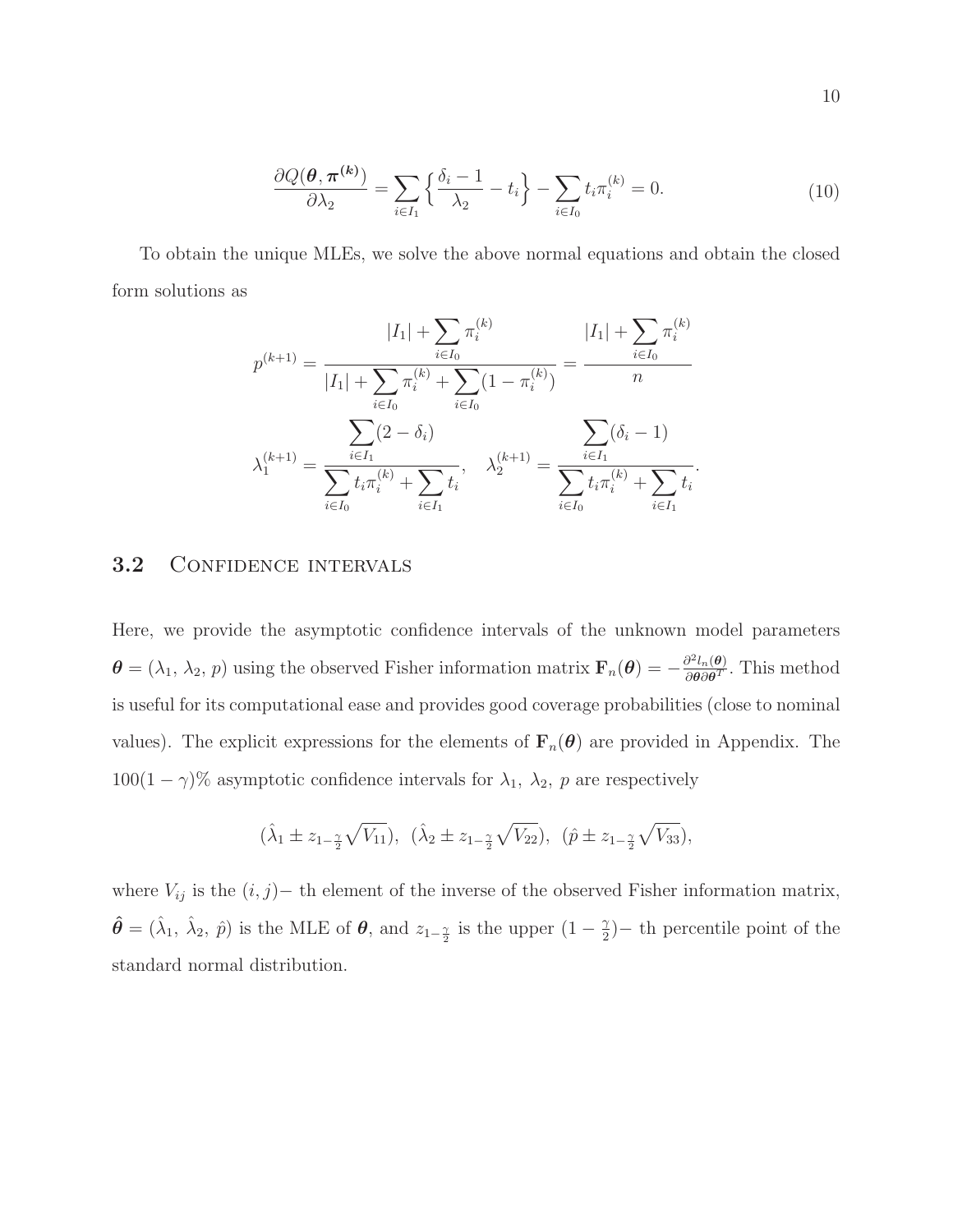# 4 MAIN RESULTS

In this section, we provide the asymptotic properties of the MLEs of the model parameters under a random censoring scheme. Type-I censoring scheme is a particular case of such a random censoring scheme. We provide sufficient conditions for the existence, uniqueness along with the consistency and asymptotic normality of the MLEs of the unknown model parameters.

<span id="page-10-0"></span>The following results state the asymptotic properties of the MLEs of the model parameters when a simple distributional assumption is imposed on the censored times.

#### Theorem 4.1 (Existence and uniqueness)

*If the censored times*  $C_i$ *'s for*  $i = 1, \ldots, n$ , are iid (independent and identically distributed) *random variables whose common distribution does not degenerate at the origin, then, for*  $\lambda_{10} > 0$ ,  $\lambda_{20} > 0$  *and*  $p_0 \in (0, 1)$ *, the MLE of*  $\theta_0$ *, say,*  $\widehat{\theta_n}$ *, exists and is unique.* 

<span id="page-10-1"></span>PROOF: See in Appendix.

**Theorem 4.2 (Consistency)** *Under the same conditions on*  $C_i$ 's for  $i = 1, \ldots, n$ , *as in Theorem* [\(4.1\)](#page-10-0),  $\widehat{\theta_n}$  *is a consistent estimator of*  $\theta$ .

<span id="page-10-2"></span>PROOF: See in Appendix.

**Theorem 4.3 (Asymptotic normality)** *Under the same conditions on*  $C_i$ 's for  $i = 1, ..., n$ , *as in Theorem* [\(4.1\)](#page-10-0),  $D_n^{1/2}(\theta_o)(\widehat{\theta_n}-\theta_o)$  *is asymptotically normally distributed with mean vector* **0** *and covariance* matrix **I**. Here **I** is the 3  $\times$  3 *identity matrix and*  $D_n(\theta_o)$  =  $E(\mathbf{S}_n(\boldsymbol{\theta}_o)\mathbf{S}_n(\boldsymbol{\theta}_o)^{\top}).$ 

PROOF: See in Appendix.

$$
\mathcal{L}_{\mathcal{A}}
$$

г

I.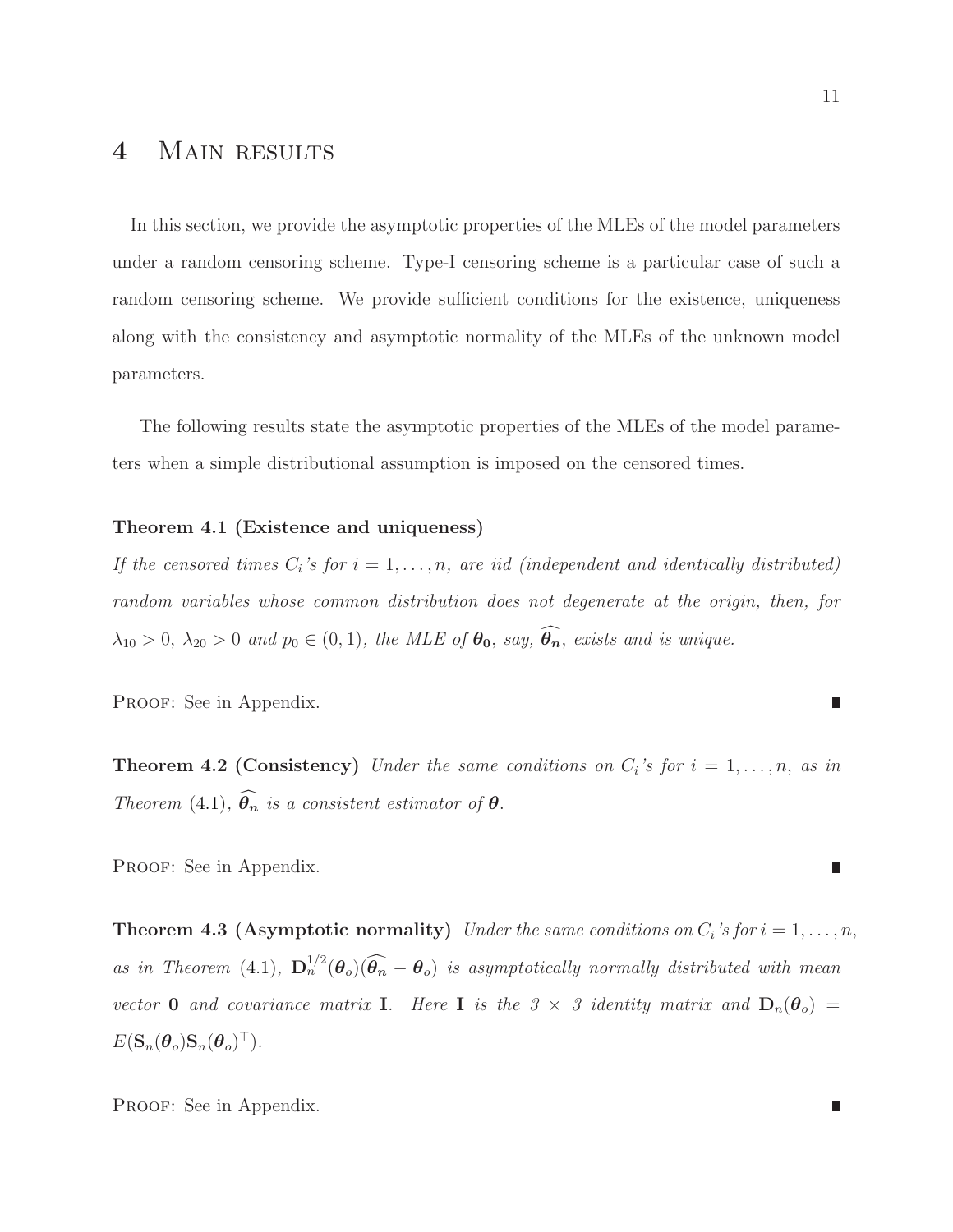### 5 Simulation experiment and data analysis

#### 5.1 SIMULATION EXPERIMENT

In this section we perform simulation experiment to assess how the EM algorithm works and the MLEs behave for different sample sizes and for different parameter values. We consider  $n = 20, 25, 30, 40, 50$  and  $p = 0.25, 0.5, 0.75$ ,  $\lambda_1 = 0.5$  and  $\lambda_2 = 1$ . Here we assume that the censored time for each of the  $n$  individuals follows independently a uniform distribution with lower limit 0 and upper limit 25. For each combination of  $n$  and the parameter set, we compute average estimates (AEs) and the mean squared errors (MSEs) of the MLEs based on 1000 replications. Based on the observed information matrix  $\mathbf{F}_n(\theta)$  we construct the 90% asymptotic confidence intervals of the unknown parameters. The average length (AL) and the coverage percentages (CP) of these confidence intervals are computed based on 1000 replications. All these results are reported in Tables [1,](#page-12-0) [2](#page-12-1) and [3.](#page-13-0)

It is clear that the average biases and the MSEs of the estimators decrease as the sample size increases which clearly indicates the consistency property of the estimators. We notice that as the true value of  $p$  increases, the number of observed failure increases and the MLEs of  $\lambda_1$  and  $\lambda_2$  provide better estimates in terms of biases and MSEs. Hence it is clear that the EM algorithm is performing quite well.

In interval estimation it is observed that the average length of the confidence intervals become shorter as the sample size increases. Also the average lengths of the confidence intervals of  $\lambda_1$  and  $\lambda_2$  decrease as p increases. Moreover, in all the cases the coverage probabilities are very close to the nominal level.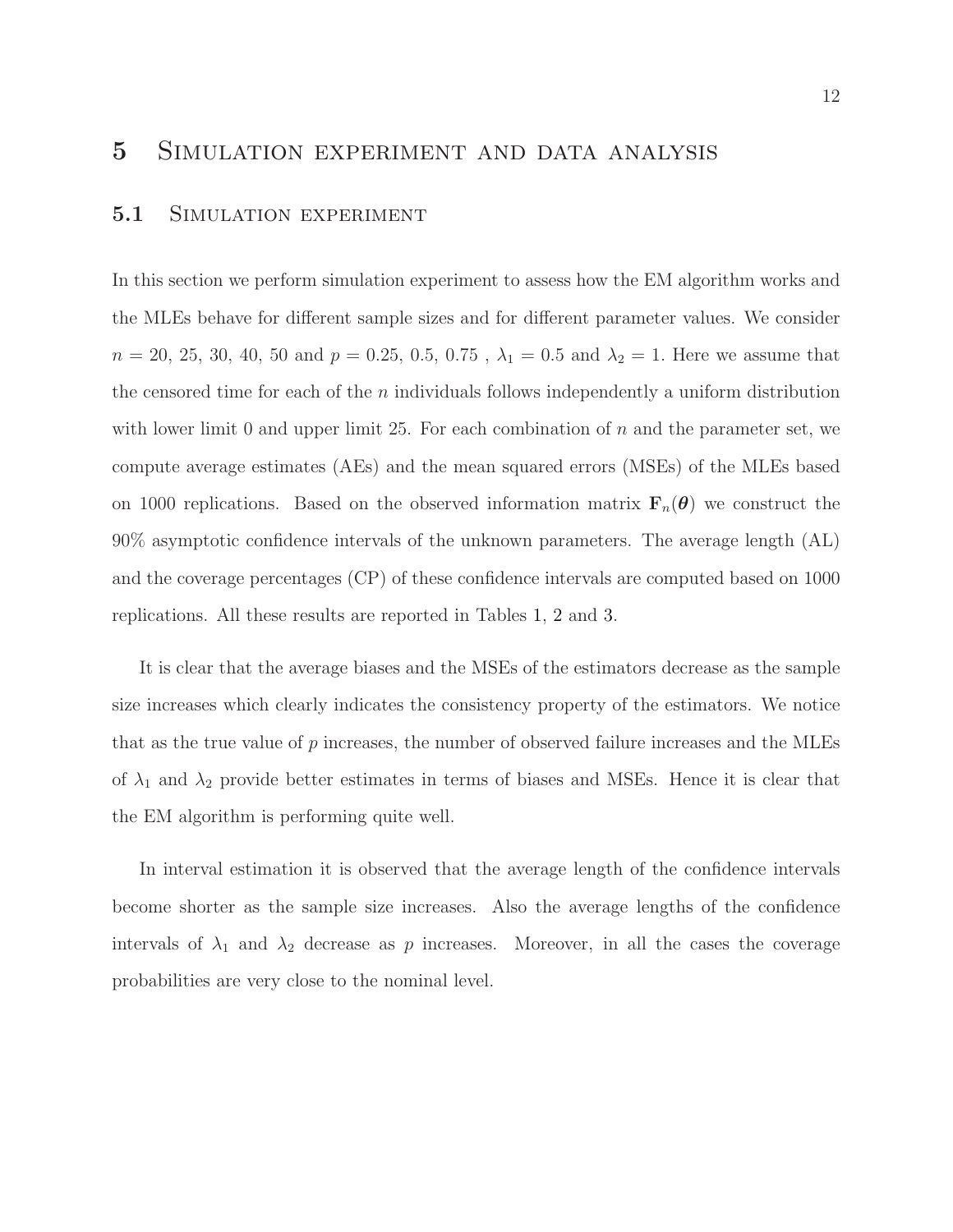<span id="page-12-0"></span>

| $\boldsymbol{n}$ |             | ΑE     | MSE    | AL.    | $\rm CP$ |
|------------------|-------------|--------|--------|--------|----------|
| 20               | p           | 0.2675 | 0.0081 | 0.3223 | 0.922    |
|                  | $\lambda_1$ | 0.7782 | 0.8316 | 1.7060 | 0.949    |
|                  | $\lambda_2$ | 1.1546 | 0.8325 | 2.1790 | 0.899    |
| 25               | p           | 0.2632 | 0.0069 | 0.2874 | 0.905    |
|                  | $\lambda_1$ | 0.7080 | 0.6787 | 1.4510 | 0.923    |
|                  | $\lambda_2$ | 1.1775 | 0.6317 | 1.9916 | 0.883    |
| 30               | p           | 0.2529 | 0.0058 | 0.2599 | 0.873    |
|                  | $\lambda_1$ | 0.6387 | 0.2239 | 1.2549 | 0.931    |
|                  | $\lambda_2$ | 1.1309 | 0.3796 | 1.7769 | 0.903    |
| 40               | p           | 0.2517 | 0.0045 | 0.2257 | 0.880    |
|                  | $\lambda_1$ | 0.5844 | 0.1565 | 1.0437 | 0.894    |
|                  | $\lambda_2$ | 1.1347 | 0.3228 | 1.5353 | 0.903    |
| 50               | p           | 0.2539 | 0.0040 | 0.2029 | 0.886    |
|                  | $\lambda_1$ | 0.5476 | 0.1093 | 0.8855 | 0.892    |
|                  | $\lambda_2$ | 1.0758 | 0.1973 | 1.2907 | 0.898    |

**Table 1:**  $\lambda_1 = 0.5$ ,  $\lambda_2 = 1$ ,  $p = 0.25$ 

**Table 2:**  $\lambda_1 = 0.5, \ \lambda_2 = 1, \ p = 0.5$ 

<span id="page-12-1"></span>

| $\eta$ |             | AE     | <b>MSE</b> | A.I.   | C.P   |
|--------|-------------|--------|------------|--------|-------|
| 20     | p           | 0.4984 | 0.0125     | 0.3658 | 0.886 |
|        | $\lambda_1$ | 0.5866 | 0.1492     | 1.0321 | 0.897 |
|        | $\lambda_2$ | 1.1100 | 0.2674     | 1.4972 | 0.914 |
| 25     | p           | 0.5013 | 0.0109     | 0.3284 | 0.864 |
|        | $\lambda_1$ | 0.5520 | 0.0865     | 0.8920 | 0.886 |
|        | $\lambda_2$ | 1.0874 | 0.1892     | 1.2976 | 0.913 |
| 30     | p           | 0.5007 | 0.0082     | 0.3012 | 0.896 |
|        | $\lambda_1$ | 0.5306 | 0.0628     | 0.7884 | 0.876 |
|        | $\lambda_2$ | 1.0634 | 0.1333     | 1.1498 | 0.920 |
| 40     | p           | 0.5034 | 0.0068     | 0.2617 | 0.884 |
|        | $\lambda_1$ | 0.5290 | 0.0496     | 0.6840 | 0.878 |
|        | $\lambda_2$ | 1.0576 | 0.0967     | 0.9871 | 0.906 |
| 50     | p           | 0.5013 | 0.0049     | 0.2349 | 0.901 |
|        | $\lambda_1$ | 0.5096 | 0.0339     | 0.5969 | 0.888 |
|        | $\lambda_2$ | 1.0502 | 0.0787     | 0.8721 | 0.898 |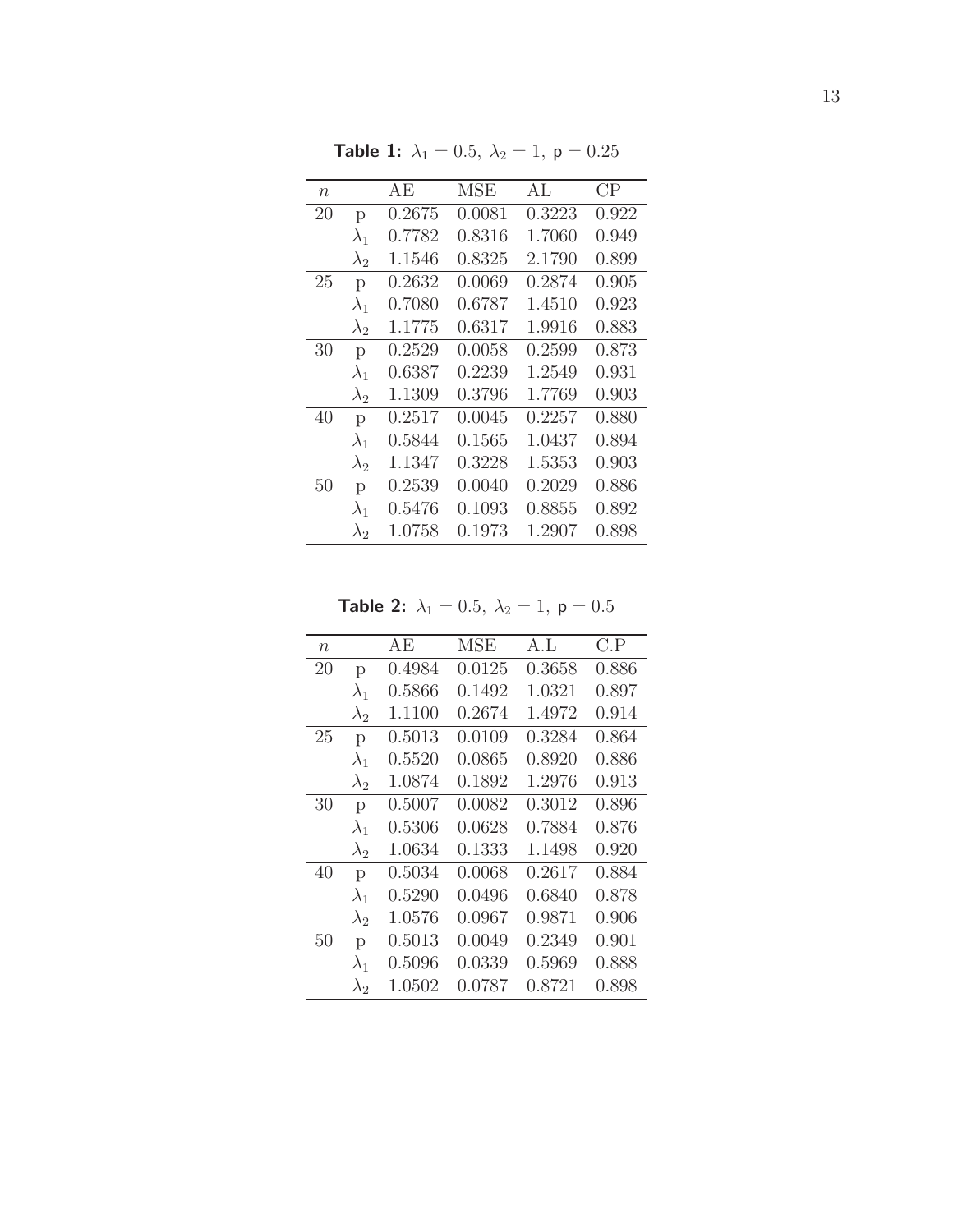<span id="page-13-0"></span>

| $\, n$ |             | АE     | <b>MSE</b> | A.I.   | C.P   |
|--------|-------------|--------|------------|--------|-------|
| 20     | p           | 0.7552 | 0.0095     | 0.3152 | 0.861 |
|        | $\lambda_1$ | 0.5383 | 0.0667     | 0.7961 | 0.887 |
|        | $\lambda_2$ | 1.0896 | 0.1575     | 1.1647 | 0.898 |
| 25     | p           | 0.7492 | 0.0081     | 0.2852 | 0.858 |
|        | $\lambda_1$ | 0.5274 | 0.0488     | 0.7039 | 0.878 |
|        | $\lambda_2$ | 1.0652 | 0.1145     | 1.0218 | 0.909 |
| 30     | p           | 0.7506 | 0.0067     | 0.2606 | 0.876 |
|        | $\lambda_1$ | 0.5192 | 0.0384     | 0.6327 | 0.891 |
|        | $\lambda_2$ | 1.0461 | 0.0974     | 0.9159 | 0.890 |
| 40     | p           | 0.7484 | 0.0051     | 0.2275 | 0.880 |
|        | $\lambda_1$ | 0.5255 | 0.0293     | 0.5532 | 0.902 |
|        | $\lambda_2$ | 1.0320 | 0.0643     | 0.7858 | 0.890 |
| 50     | p           | 0.7504 | 0.0043     | 0.2036 | 0.871 |
|        | $\lambda_1$ | 0.5204 | 0.0233     | 0.4912 | 0.904 |
|        | $\lambda_2$ | 1.0290 | 0.0492     | 0.6995 | 0.894 |

**Table 3:**  $\lambda_1 = 0.5$ ,  $\lambda_2 = 1$ ,  $p = 0.75$ 

### 5.2 DATA ANALYSIS: MELANOMA DATA

In this subsection, we analyze one real data set for illustrative purposes. This data set is about the classic Melanoma dataset included in the *riskRegression* package of R. The data consist of measurements made on 205 patients with malignant melanoma (cancer of the skin). Each patient had their tumor removed by radical operation at the Department of Plastic Surgery, Odense University Hospital, Denmark during the period 1962 - 1977. All patients were followed up until the end of 1977 by which time 134 patients were still alive (censored) while 71 had died (of which 57 patients had died from cancer and 14 patients from other causes). Here  $\delta = 1$  if failure is subject to malignant melanoma and  $\delta = 2$  if the failure is subject to other causes. The time is recorded as the number of days from surgery until either the occurrence of the event of interest (death) or the last time the patient was known to be alive.

Before analyzing, we divide the data points by 1000 and then exponentiate by 1.4153.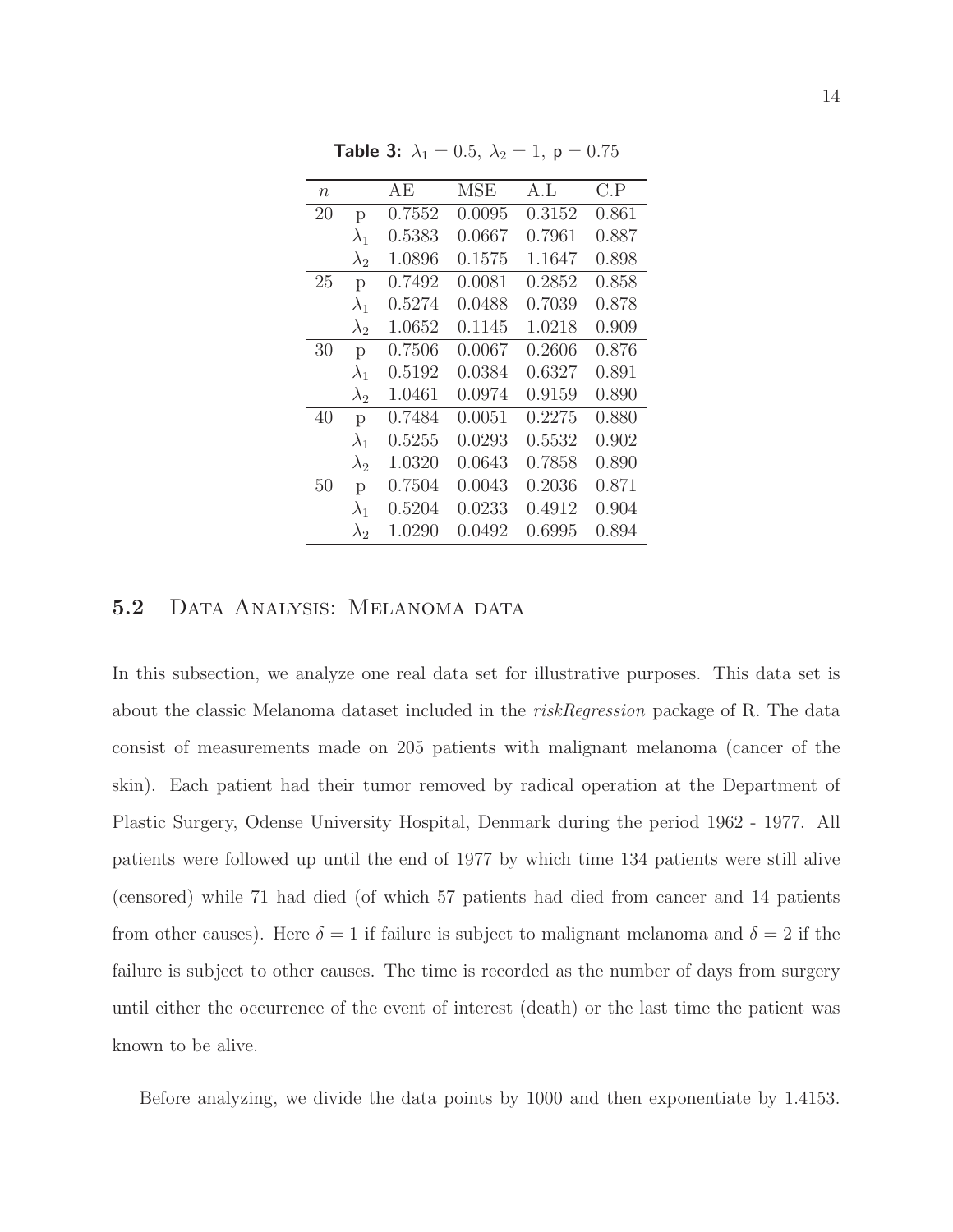From now onwards we work on the modified data only.

Assuming the failure times to be the minimum failure time due to the two causes, an exponential distribution is fitted on the observed failure times. As a measure of goodness of fit, we have computed the KS distance and the associated p-value. The KS distance between the empirical distribution function and the fitted distribution function is  $0.0552$  and the p value is 0.9786. Thus, it is reasonable to assume that the failure time due to two different causes are exponentially distributed.

The MLEs of the model parameters are computed based on the EM algorithm and hence initial guesses of each of the model parameters is required. The MLE of  $\lambda_1$  is computed based on the observed failures only due to the first cause which is 0.0868 and it is used as initial value of  $\lambda_1$ . Similarly, we compute MLE of  $\lambda_2$  based on observed failure times due to the second cause and the MLE is obtained as 0.0213. It is used an initial guess for  $\lambda_2$ . The initial choice of p is taken as  $\frac{71}{205} = 0.3463$ . We start the EM algorithm with these initial guesses and continue until the absolute difference of the estimates in two consecutive iterations is less than 10<sup>−</sup><sup>4</sup> . The EM algorithm stops after 29 iterations.

In Table 5, we record the MLEs derived through EM algorithm and the 90% asymptotic confidence intervals.

|               | Parameter MLE 90% Asymptotic CI |
|---------------|---------------------------------|
| $\lambda_1$   | $0.3014$ $(0.2125, 0.3902)$     |
| $\lambda_2$   | $0.0740$ $(0.0430, 0.1050)$     |
| $\mathcal{D}$ | $0.4670$ $(0.3908, 0.5432)$     |

Table 4: MLEs and CIs for Melanoma data

Testing of the presence of cure fraction :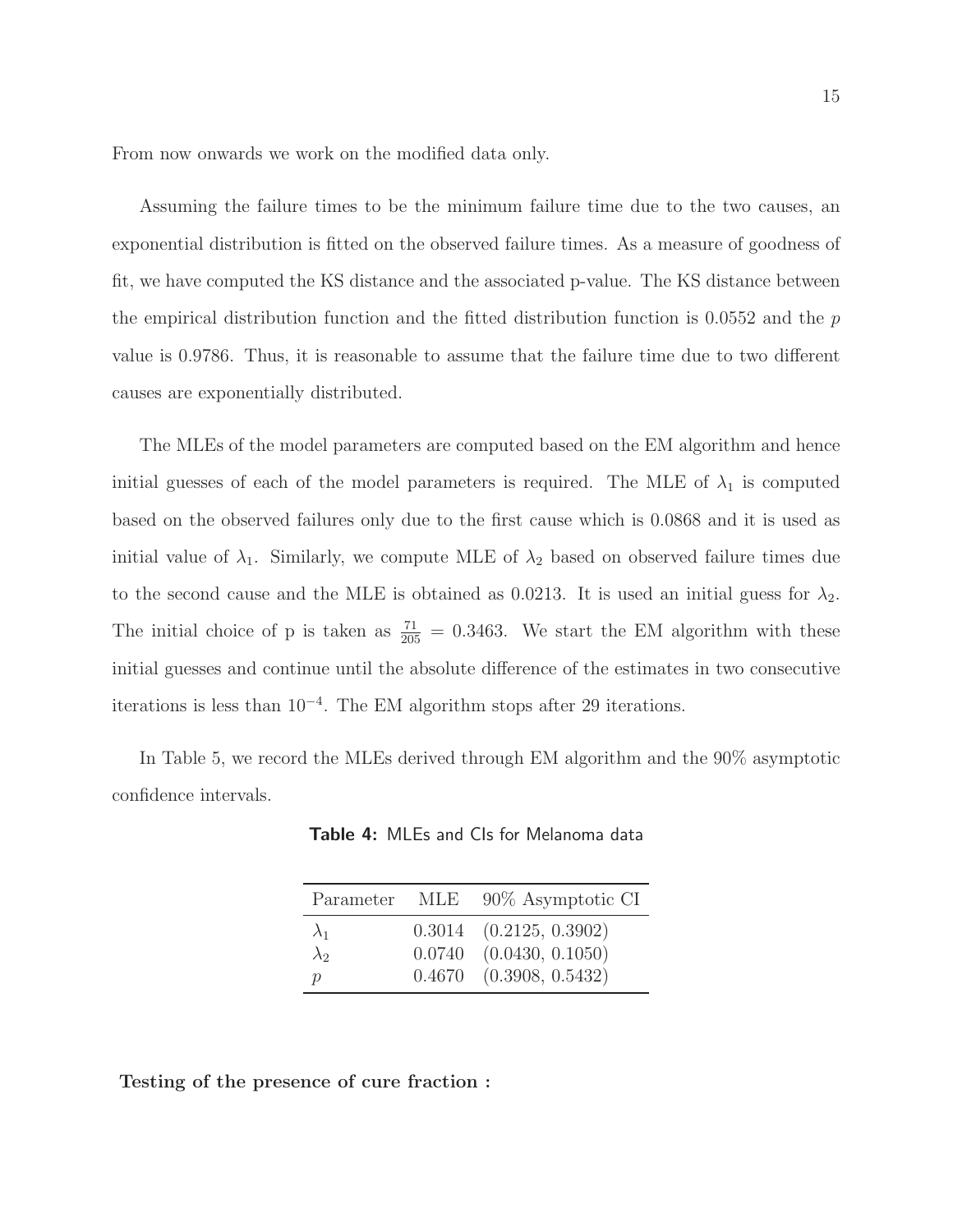One may be interested to test whether the underlying population consists of cure fraction. Thus, the hypothesis testing problem turns out to be

$$
H_o: p = 1
$$
 vs  $H_1: p < 1$ .

Since the range of  $p$  contains the boundary point 1, applying Theorem 3 of [\[21\]](#page-31-6), it follows that  $-2(l_0 - l_1) \sim \frac{1}{2} + \frac{1}{2}$  $\frac{1}{2}\chi_1^2$ . Here,  $l_0$  and  $l_1$  denotes the maximized log-likelihood (MLL) values under  $H_0$  and  $H_1$  respectively. Under the null hypothesis  $H_0$ , the MLEs of the model parameters are  $\hat{\lambda}_1 = 0.0868$ ,  $\hat{\lambda}_2 = 0.0213$ , and the corresponding MLL  $(l_0)$  is -264.1752. The MLEs of the model parameters under the alternate hypothesis  $H_1$ , are provided in Table 5 and the corresponding MLL  $(l_1)$  is -257.3717. The test statistic value is obtained as 13.6070 and the associated p-value comes out to be less than  $0.00001$ . The p value leads to the rejection of the null hypothesis. It means that cure fraction is present in the underlying population.

## **6** CONCLUSION

In this article we have proposed a cure rate model in presence of competing risks. The lifetime of the susceptible unit is subject to two competing causes and we assume latent failure times approach by Cox [\[6\]](#page-30-0). The latent failure times are assumed to follow exponential distributions independently. Under this set up when a random censoring scheme is applied, we provide the maximum likelihood estimators by EM algorithm. Through simulation study, it is observed that the EM algorithm works very efficiently. We have studied the sufficient condition for the existence, uniqueness, consistency and asymptotic normality of the maximum likelihood estimators. When the censored times are independent and identical random variables, this sufficient condition boils down to non-degenerate at origin. Also these results are valid for more than two competing causes and latent failure times follow Weibull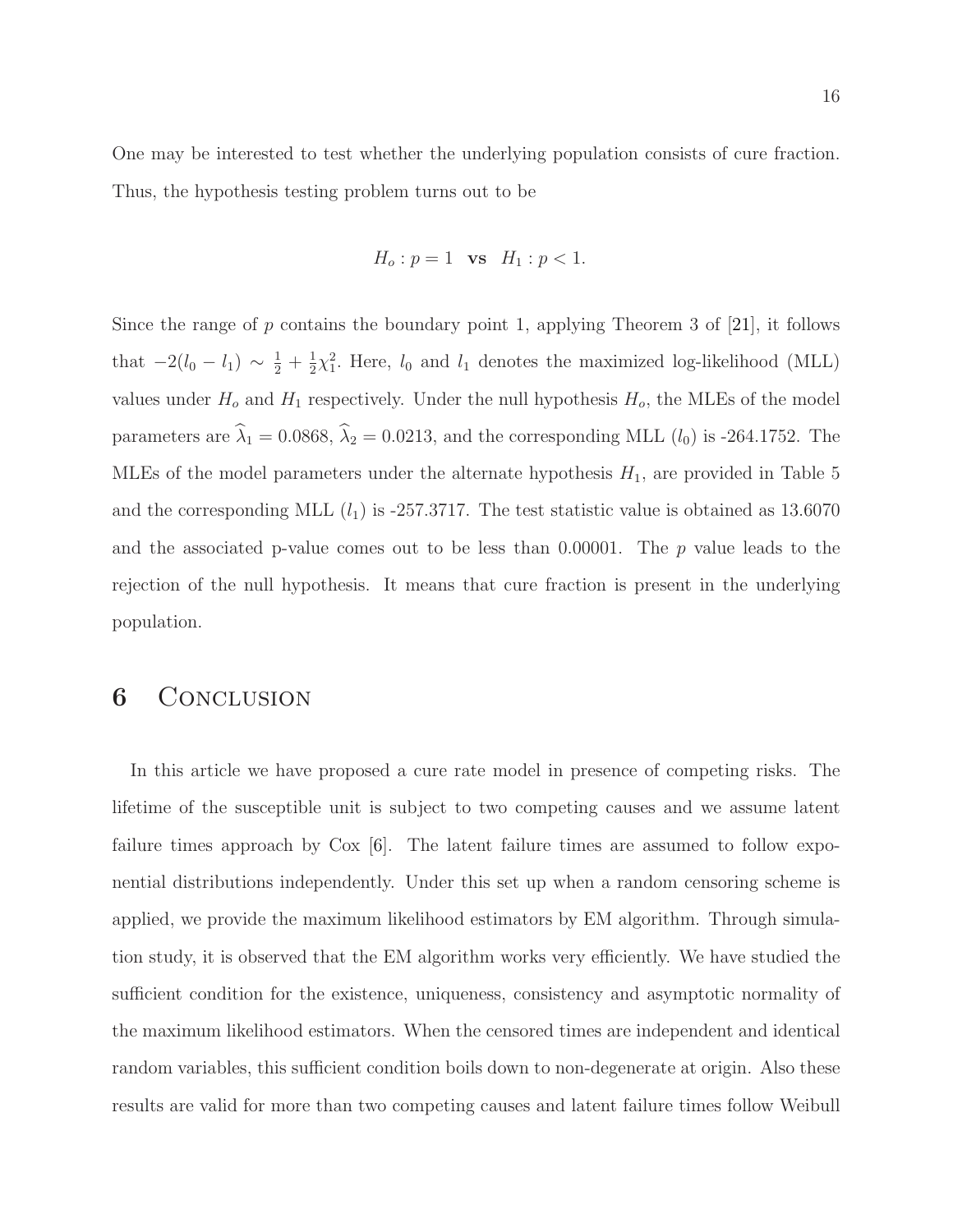distributions with a known common shape parameter.

# Acknowledgements:

The authors would like to thank the unknown reviewers for their constructive comments which have helped to improve the manuscript significantly.

# **APPENDIX**

In the Appendix, we provide the proofs of Theorems [4.1,](#page-10-0) [4.2](#page-10-1) and [4.3.](#page-10-2) To prove these Theorems, we need a series of lemmas and some preliminaries. We provide a flowchart to show how these Lemmas have been used to prove the Theorems.

| Result       | Prerequisite Results                               |
|--------------|----------------------------------------------------|
|              | Fisher information matrix Lemma 6.1 and Lemma 6.2. |
| Lemma $6.3$  | Fisher information matrix.                         |
| Lemma 6.6    | Lemma $6.4$ , Lemma $6.5$ .                        |
| Lemma $6.7$  | Lemma 6.6.                                         |
| Lemma 6.8    | Lemma 6.7.                                         |
| Lemma $6.10$ | Lemma $6.6$ , Lemma $6.9$ .                        |
| Theorem 4.1  | Lemma $6.3$ , Lemma $6.7$ .                        |
| Theorem 4.2  | Lemma $6.3$ , Lemma $6.8$ .                        |
| Theorem 4.3  | Lemma $6.3$ , Lemma $6.10$ .                       |

The following notations have been used throughout this section.

Let  $\{X_n\}$  be a sequence of random variables.

- $X_n = o_p(1)$  implies  $\lim_{n \to \infty} P(|X_n| > \epsilon) = 0 \ \forall \epsilon > 0.$
- $X_n = O_p(1)$  implies, for any  $\epsilon > 0$ , there exists a finite  $M > 0$  and a finite  $N > 0$  such that,  $P(|X_n| > M) < \epsilon$ ,  $\forall n > N$ .
- $\lambda_{min}{\bf{A}}$  is the minimum eigen value of the matrix **A**.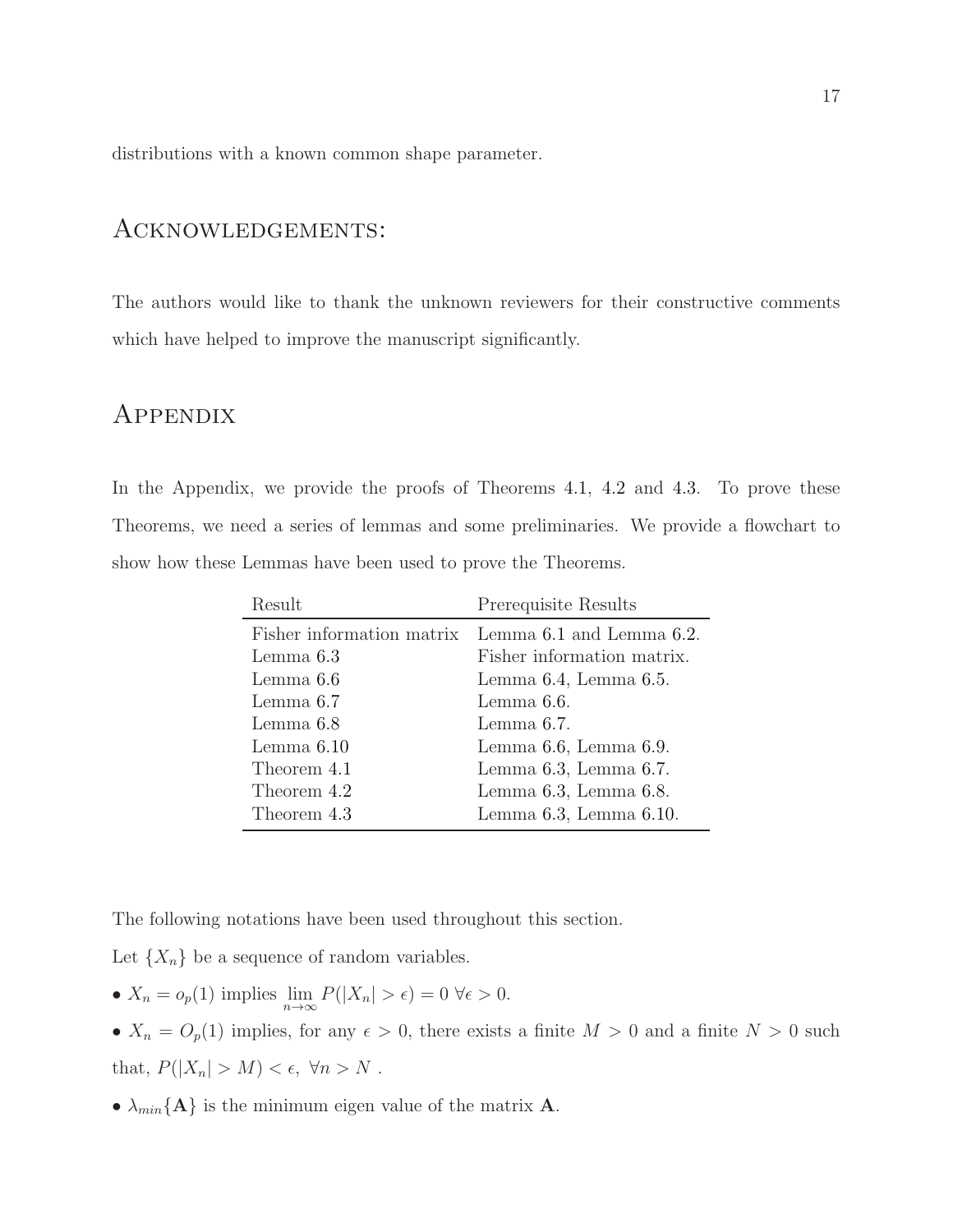$\bullet$  The observed Fisher information matrix is

<span id="page-17-0"></span>
$$
\mathbf{F}_n(\boldsymbol{\theta}) = -\frac{\partial \mathbf{S}_n(\boldsymbol{\theta})}{\partial \boldsymbol{\theta}},\tag{11}
$$

where  $\mathbf{S}_n(\boldsymbol{\theta})$  is defined in [\(2\)](#page-6-1).

 $\bullet$  The expected Fisher information matrix about  $\theta_0$  is

<span id="page-17-1"></span>
$$
\mathbf{D}_n(\boldsymbol{\theta_0}) = E[\mathbf{F}_n(\boldsymbol{\theta_0})] = E[\mathbf{S}_n(\boldsymbol{\theta_0})\mathbf{S}_n(\boldsymbol{\theta_0})^\top] = Cov(\mathbf{S}_n(\boldsymbol{\theta_0})).
$$
\n(12)

• We define the region  $N_n(\theta_0)$  for fixed  $A \geq 1$ , as

$$
\mathbf{N}_n(\boldsymbol{\theta}_0) = \{ \boldsymbol{\theta} : \boldsymbol{\theta} \in \Theta, \ (\boldsymbol{\theta} - \boldsymbol{\theta}_0)^\top \mathbf{D}_n(\boldsymbol{\theta}_o)(\boldsymbol{\theta} - \boldsymbol{\theta}_0) \le A^2 \}. \tag{13}
$$

## Elements of Observed Information Matrix:

Note that, the observed information matrix as defined in [\(11\)](#page-17-0) can be written as,

<span id="page-17-5"></span><span id="page-17-4"></span><span id="page-17-3"></span><span id="page-17-2"></span>
$$
\mathbf{F}_n(\boldsymbol{\theta}) = \sum_{i=1}^n \mathscr{F}_i(\boldsymbol{\theta})
$$

where

$$
\mathscr{F}_i(\boldsymbol{\theta}) = \begin{bmatrix} f_i^{11}(\boldsymbol{\theta}) & f_i^{12}(\boldsymbol{\theta}) & f_i^{13}(\boldsymbol{\theta}) \\ f_i^{21}(\boldsymbol{\theta}) & f_i^{22}(\boldsymbol{\theta}) & f_i^{23}(\boldsymbol{\theta}) \\ f_i^{31}(\boldsymbol{\theta}) & f_i^{32}(\boldsymbol{\theta}) & f_i^{33}(\boldsymbol{\theta}) \end{bmatrix} .
$$
\n(14)

Here,

$$
f_i^{11}(\boldsymbol{\theta}) = \frac{z_i(2-\delta_i)}{\lambda_1^2} - \frac{(1-z_i)pt_i^2(1-p)e^{-(\lambda_1+\lambda_2)t_i}}{(1-p+pe^{-(\lambda_1+\lambda_2)t_i})^2}
$$
(15)

$$
f_i^{22}(\boldsymbol{\theta}) = \frac{z_i(\delta_i - 1)}{\lambda_2^2} - \frac{(1 - z_i)pt_i^2(1 - p)e^{-(\lambda_1 + \lambda_2)t_i}}{(1 - p + pe^{-(\lambda_1 + \lambda_2)t_i})^2}
$$
(16)

$$
f_i^{33}(\boldsymbol{\theta}) = \frac{z_i}{p^2} + \frac{(1-z_i)(1 - e^{-(\lambda_1 + \lambda_2)t_i})^2}{(1 - p + pe^{-(\lambda_1 + \lambda_2)t_i})^2}
$$
(17)

$$
f_i^{12}(\boldsymbol{\theta}) = f_i^{12}(\boldsymbol{\theta}) = -\frac{(1-z_i)pt_i^2(1-p)e^{-(\lambda_1+\lambda_2)t_i}}{(1-p+pe^{-(\lambda_1+\lambda_2)t_i})^2}
$$
(18)

<span id="page-17-6"></span>
$$
f_i^{13}(\theta) = f_i^{31}(\boldsymbol{\theta}) = f_i^{23}(\boldsymbol{\theta}) = f_i^{32}(\boldsymbol{\theta}) = \frac{(1-z_i)t_i e^{-(\lambda_1 + \lambda_2)t_i}}{(1-p + pe^{-(\lambda_1 + \lambda_2)t_i})^2}
$$
(19)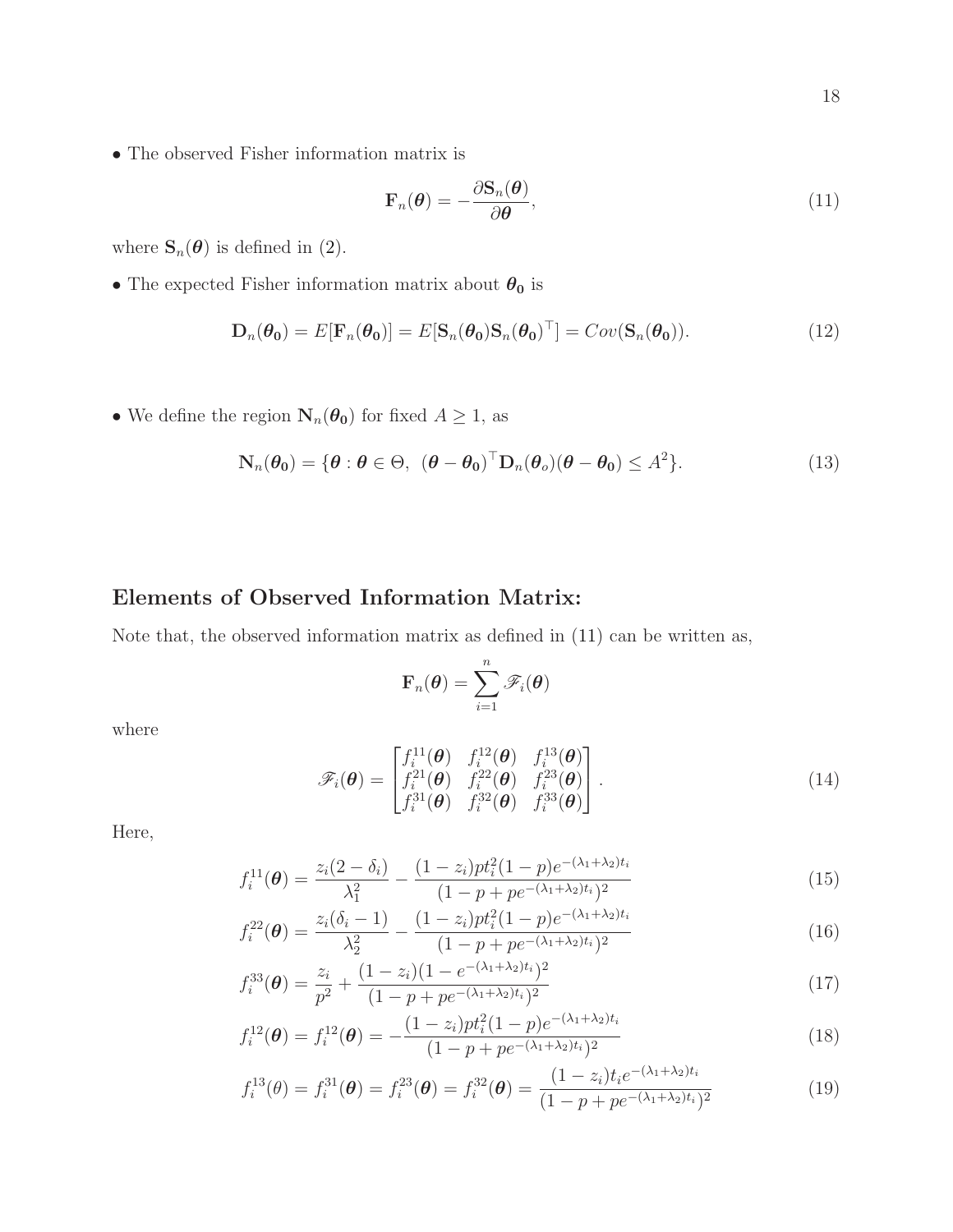### Fisher Information Matrix:

Note that, we can write, the Fisher information matrix, as defined in [\(12\)](#page-17-1), as,

$$
\mathbf{D}_n(\boldsymbol{\theta}_o) = \sum_{i=1}^n \mathscr{D}_i(\boldsymbol{\theta}_o),
$$
\n(20)

where,  $\mathscr{D}_i(\boldsymbol{\theta}_o) =$  $\sqrt{ }$  $\mathbf{I}$  $d_i^{11}(\boldsymbol{\theta}_o)$   $d_i^{12}(\boldsymbol{\theta}_o)$   $d_i^{13}(\boldsymbol{\theta}_o)$  $d_i^{21}(\boldsymbol{\theta}_o)$   $d_i^{22}(\boldsymbol{\theta}_o)$   $d_i^{23}(\boldsymbol{\theta}_o)$  $d_i^{31}(\boldsymbol{\theta}_o)$   $d_i^{32}(\boldsymbol{\theta}_o)$   $d_i^{33}(\boldsymbol{\theta}_o)$ 1 and  $d_i^{kl}(\theta_o) = E[f_i^{kl}(\theta_0)], k, l = 1, 2, 3.$ 

<span id="page-18-0"></span>The expressions for the elements of  $\mathscr{D}_i(\theta_0)$  can be obtained using Lemma [6.1.](#page-18-0)

**Lemma 6.1** Let  $R(.)$  be a non-negative measurable function on  $[0, \infty)$ . Then, for all  $1 \leq i \leq n, \ \lambda_{10} > 0, \ \lambda_{20} > 0 \ and \ p_0 \in (0,1],$ 

$$
E[(1 - Z_i)R(T_i)] = E[\{1 - p_0 + p_0 e^{-(\lambda_{10} + \lambda_{20})C_i}\}R(C_i)]
$$

*provided the expectation on the right exists.*

**Proof:** For any  $u > 0$ ,

$$
P\{(1 - Z_i)R(T_i) > u\} = p_o P\{(1 - Z_i)R(T_i) > u, Z_i = 0 | Y_i = 1\}
$$
  
+ 
$$
(1 - p_o)P\{(1 - Z_i)R(T_i) > u, Z_i = 0 | Y_i = 0\}.
$$

Since  $Y_i$  is independent of  $C_i$ , we have

$$
P\{(1 - Z_i)R(T_i) > u\} = p_o P\{R(C_i) > u, T_i^* > C_i | Y_i = 1\} + (1 - p_o)P\{R(C_i) > u\}
$$
  

$$
= \int_{c:R(c)>u} \left[ p_o P\{T_i^* > c | Y_i = 1\} + 1 - p_o \right] dP\{C_i \le c\}
$$
  

$$
= \int_{c:R(c)>u} (1 - p_o + p_o e^{-(\lambda_{10} + \lambda_{20})c}) dP\{C_i \le c\}.
$$

Hence,

$$
E\{(1 - Z_i)R(T_i)\} = \int_0^\infty P\{(1 - Z_i)R(T_i) > u\} du
$$
  
= 
$$
\int_0^\infty \int_{c:R(c)>u} (1 - p_o + p_o e^{-(\lambda_{10} + \lambda_{20})c}) dP\{C_i \le c\} du.
$$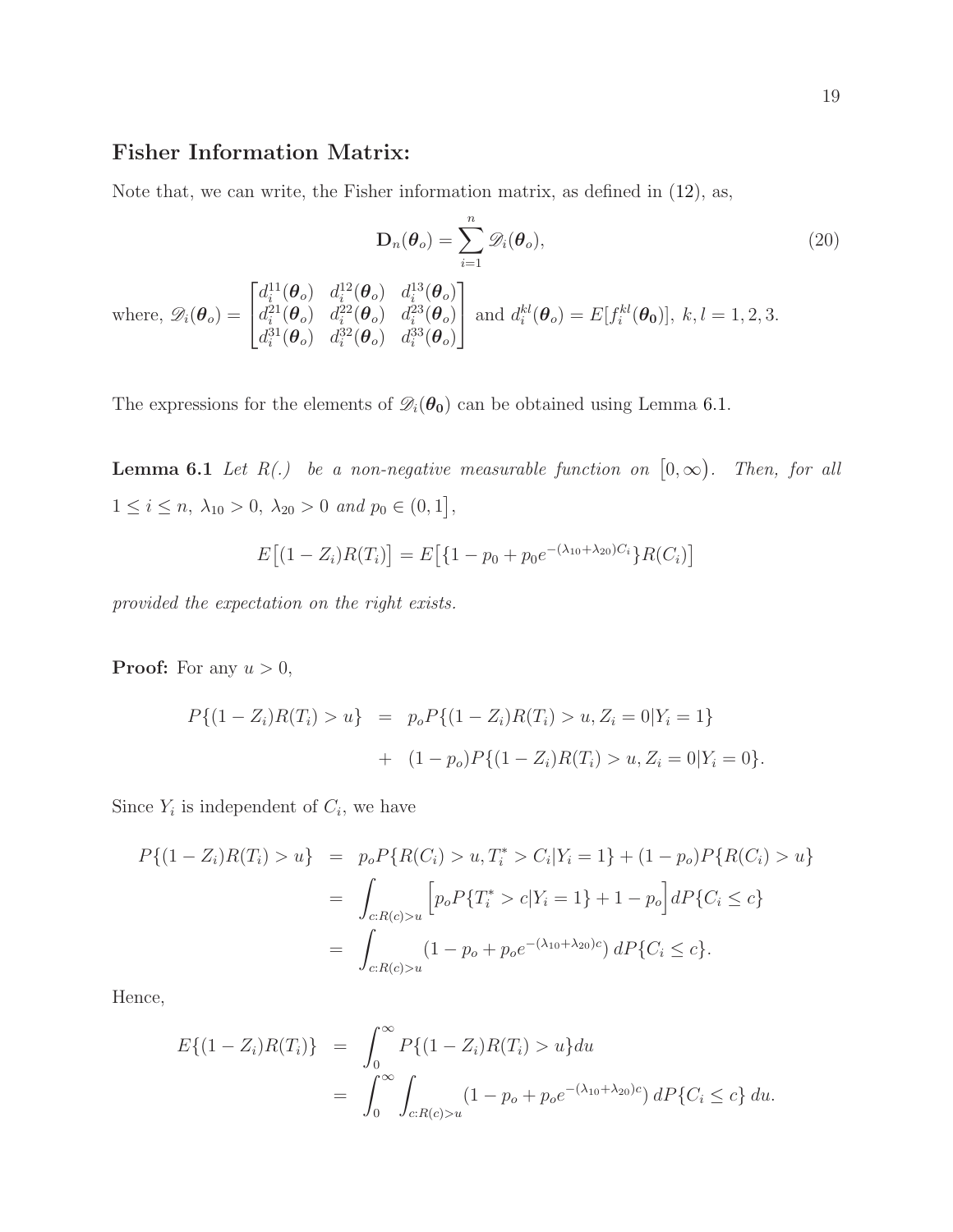By Fubini's theorem, we have

$$
E\{(1-Z_i)R(T_i)\} = \int_0^\infty \int_{c:R(c)>u} du(1-p_o+p_oe^{-(\lambda_{10}+\lambda_{20})c}) dP\{C_i \le c\}
$$
  
= 
$$
E\{(1-p_o+p_oe^{-(\lambda_{10}+\lambda_{20})C_i})R(C_i)\},
$$

provided the expectation on the right-side exists.

<span id="page-19-0"></span>The following Lemma [6.2](#page-19-0) summarizes the expressions for the elements of  $\mathscr{D}_i(\theta_0)$ .

**Lemma 6.2** For all  $1 \leq i \leq n$ ,  $\lambda_{10} > 0$ ,  $\lambda_{20} > 0$  and  $p_0 \in (0, 1]$ , the following are finite:

$$
d_i^{11}(\boldsymbol{\theta}_o) = p_0 E \Big[ \frac{1 - e^{-(\lambda_{10} + \lambda_{20})C_i}}{\lambda_{10}(\lambda_{10} + \lambda_{20})} - \frac{C_i^2 (1 - p_0) e^{-(\lambda_{10} + \lambda_{20})C_i}}{1 - p_0 + p_0 e^{-(\lambda_{10} + \lambda_{20})C_i}} \Big]
$$
(21)

$$
d_i^{22}(\boldsymbol{\theta}_o) = p_0 E \Big[ \frac{1 - e^{-(\lambda_{10} + \lambda_{20})C_i}}{\lambda_{20}(\lambda_{10} + \lambda_{20})} - \frac{C_i^2 (1 - p_0) e^{-(\lambda_{10} + \lambda_{20})C_i}}{1 - p_0 + p_0 e^{-(\lambda_{10} + \lambda_{20})C_i}} \Big]
$$
(22)

$$
d_i^{33}(\boldsymbol{\theta}_o) = \frac{1}{p_0} E \Big[ \frac{1 - e^{-(\lambda_{10} + \lambda_{20})C_i}}{1 - p_0 + p_0 e^{-(\lambda_{10} + \lambda_{20})C_i}} \Big]
$$
(23)

$$
d_i^{12}(\boldsymbol{\theta}_o) = d_i^{21}(\boldsymbol{\theta}_o) = -\frac{1}{\lambda_{10} + \lambda_{20}} E\Big[\frac{p_0(1 - p_0)C_i^2 e^{-(\lambda_{10} + \lambda_{20})C_i}}{\{1 - p_0 + p_0 e^{-(\lambda_{10} + \lambda_{20})C_i}\}^2}\Big]
$$
(24)

$$
d_i^{13}(\boldsymbol{\theta}_o) = d_i^{31}(\boldsymbol{\theta}_o) = d_i^{23}(\boldsymbol{\theta}_o) = d_i^{32}(\boldsymbol{\theta}_o) = \frac{1}{\lambda_{10} + \lambda_{20}} E\left[\frac{(\lambda_{10} + \lambda_{20})C_i e^{-(\lambda_{10} + \lambda_{20})C_i}}{1 - p + p e^{-(\lambda_1 + \lambda_2)C_i}}\right]
$$
(25)

Proof: The proof follows easily applying the above Lemma [6.1.](#page-18-0)

**Remarks:** Type-I censoring (termination of the experiment at time  $\tau > 0$ ) turns out to be a particular case when  $P(C_i = \tau) = 1, i = 1, 2, ..., n$ . Then, all the expectations will exist since

$$
E[(1 - Z_i)R(T_i)] = E[(1 - p_0 + p_0 e^{-(\lambda_{10} + \lambda_{20})C_i}]R(C_i)] = 1 - p_0 + p_0 e^{-(\lambda_{10} + \lambda_{20})\tau}R(\tau)
$$

<span id="page-19-1"></span>will always exist.

<span id="page-19-3"></span><span id="page-19-2"></span>D

<span id="page-19-4"></span>D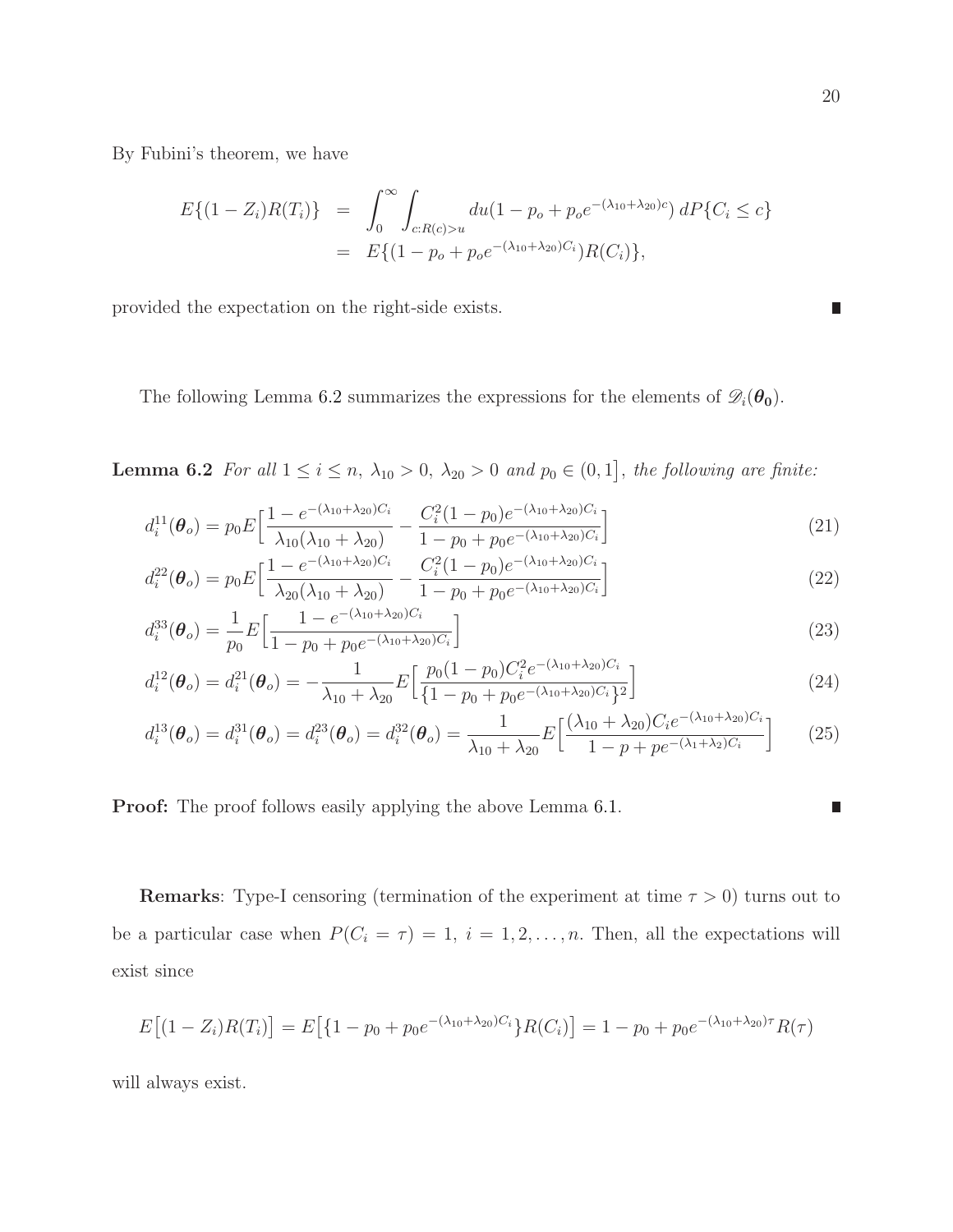**Lemma 6.3** If the censored times  $C_i$ 's for  $i = 1, \ldots, n$ , are iid random variables whose *common distribution does not degenerate at origin, then*

<span id="page-20-1"></span>
$$
\liminf_{n \to \infty} \frac{1}{n} \lambda_{\min} \{ \mathbf{D}_n(\boldsymbol{\theta}_0) \} > 0 \tag{26}
$$

*will hold i.e there exists some*  $\eta > 0$  *such that*  $\lambda_{min} \{D_n(\theta_0)\} \geq n\eta$  *for n large enough.* 

**Proof:** When  $C_i$ 's are iid random variables,  $\lambda_{min} \{ \mathbf{D}_n(\theta_0) \} = n \lambda_{min} \{ \mathcal{D}_1(\theta_0) \}$ . Therefore, it is enough to show that  $\mathscr{D}_1(\theta_0)$  is positive definite.

From [\(21\)](#page-19-2), [\(22\)](#page-19-3), [\(23\)](#page-19-4), it is clear that,  $d_1^{11}(\theta_0)$ ,  $d_1^{22}(\theta_0)$ ,  $d_1^{33}(\theta_0)$  all are 0 if and only if  $C_1 = 0$ . This is true, since, for  $\lambda_{10} > 0$ ,  $\lambda_{20} > 0$ ,  $p_0 \in (0,1)$ , and  $C \geq 0$ , the following functions of C defined as

$$
g_1(C) = 1 - e^{-(\lambda_{10} + \lambda_{20})C} - \frac{C^2 (1 - p_0) e^{-(\lambda_{10} + \lambda_{20})C} \lambda_{10} (\lambda_{10} + \lambda_{20})}{1 - p_0 + p_0 e^{-(\lambda_{10} + \lambda_{20})C}}
$$
(27)

$$
g_2(C) = 1 - e^{-(\lambda_{10} + \lambda_{20})C} - \frac{C^2 (1 - p_0) e^{-(\lambda_{10} + \lambda_{20})C} \lambda_{20} (\lambda_{10} + \lambda_{20})}{1 - p_0 + p_0 e^{-(\lambda_{10} + \lambda_{20})C}}
$$
(28)

$$
g_3(C) = \frac{1 - e^{-(\lambda_{10} + \lambda_{20})C}}{1 - p_0 + p_0 e^{-(\lambda_{10} + \lambda_{20})C}}
$$
(29)

are non-negative, increasing, see for example Ghitany and Maller<sup>[\[9\]](#page-30-7)</sup>) and at  $C = 0$ ,  $g_i(C) = 0, i = 1, 2, 3$ . Thus from [\(12\)](#page-17-1), we have

$$
Var(s_{11}(\theta_0)) = d_1^{11}(\theta_0) > 0, Var(s_{12}(\theta_0)) = d_2^{11}(\theta_0) > 0, Var(s_{13}(\theta_0)) = d_3^{11}(\theta_0) > 0,
$$

where  $s_{ij}(\theta_0)'s$  are defined in [\(3\)](#page-6-2), [\(4\)](#page-6-2), [\(5\)](#page-6-2). We will prove the result by contradiction. Let us first assume that the determinant of  $\mathscr{D}_1(\theta_0)$  is 0. Then,  $s_{11}(\theta_0)$ ,  $s_{12}(\theta_0)$  and  $s_{13}(\theta_0)$  are almost surely linearly related. We can write

<span id="page-20-0"></span>
$$
a_1 s_{11}(\theta_0) + a_2 s_{12}(\theta_0) + a_3 s_{13}(\theta_0) = 0
$$
\n(30)

for some  $a_1, a_2, a_3$ . When  $C_1 \neq 0$  almost surely, then  $P(Z_1 = 1) > 0$  and  $P(\Delta_1 = 1) > 0$ . Now plugging in  $z_i = 1$  and  $\delta_i = 1$  in [\(30\)](#page-20-0), we obtain  $t_{11}^*(a_1 + a_2) = \frac{a_1}{\lambda_{10}} + \frac{a_3}{p_0}$  $\frac{a_3}{p_0}$ , almost surely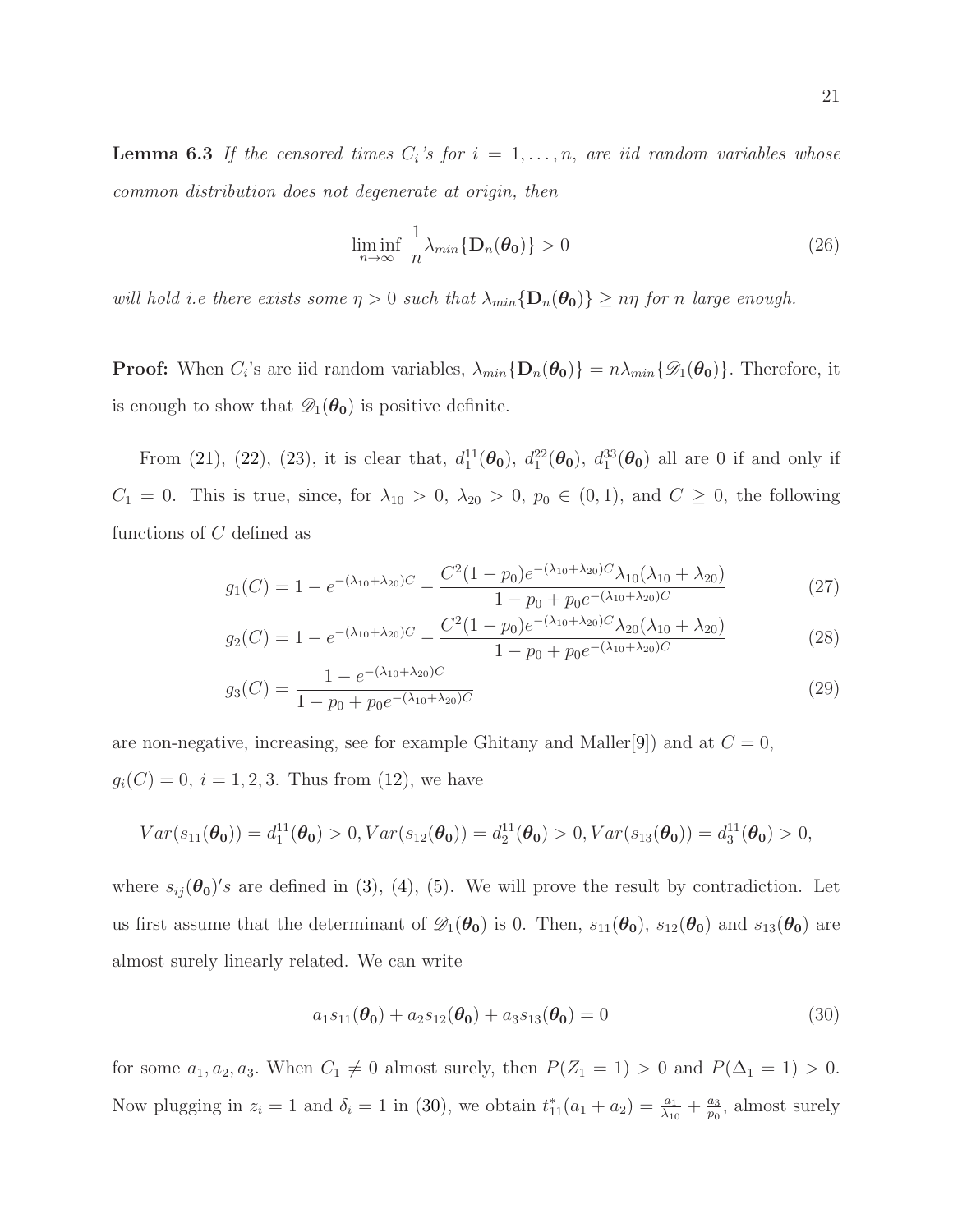<span id="page-21-0"></span>on a set say  $\mathcal B$  with positive probability. This implies that on  $\mathcal B$   $t_{11}^*$  is degenerate which is impossible, since  $\mathcal{B} t_{11}^*$  is exponential. Therefore,  $\mathscr{D}_1$  is non singular, hence positive definite.

**Lemma 6.4** *For*  $\lambda_{10}, \lambda_{20} > 0$  *and*  $p_0 \in (0, 1)$  *,*  $|f_i^{rs}(\theta_0)| < M(\theta_0)$  *for all*  $i = 1, ..., n$  *and*  $r, s = 1, 2, 3$  where  $f_i^{rs}(\theta)'s$  are defined in [\(15\)](#page-17-2), [\(16\)](#page-17-3), [\(17\)](#page-17-4), [\(18\)](#page-17-5) and [\(19\)](#page-17-6) and  $M(\theta_0)$  is a *positive finite quantity depending on*  $\theta_0$ .

**Proof:** At  $\theta = \theta_0$ ,  $f_i^{rs}(\theta_0)$ 's are continuous function of  $t_i$  for  $r, s = 1, 2, 3$ . Again for all  $i=1,\ldots,n,$ 

$$
\lim_{t_i \to 0} f_i^{11}(\theta_0) = \frac{z_i(2 - \delta_i)}{\lambda_{1o}^2}; \lim_{t_i \to 0} f_i^{22}(\theta_0) = \frac{z_i(\delta_i - 1)}{\lambda_{2o}^2}; \lim_{t_i \to 0} f_i^{33}(\theta_0) = \frac{z_i}{p_0}; \lim_{t_i \to 0} f_i^{12}(\theta_0) = 0;
$$
\n
$$
\lim_{t_i \to \infty} f_i^{11}(\theta_0) = 0 \text{ and}
$$
\n
$$
\lim_{t_i \to \infty} f_i^{11}(\theta_0) = \frac{z_i(2 - \delta_i)}{\lambda_{1o}^2}; \lim_{t_i \to \infty} f_i^{22}(\theta_0) = \frac{z_i(\delta_i - 1)}{\lambda_{2o}^2}; \lim_{t_i \to \infty} f_i^{33}(\theta_0) = \frac{z_i}{p_0} + \frac{(1 - z_i)}{(1 - p_0)};
$$
\n
$$
\lim_{t_i \to \infty} f_i^{12}(\theta_0) = 0; \lim_{t_i \to \infty} f_i^{13}(\theta_0) = 0.
$$

 $z_i$  and  $\delta_i$  being binary variable all the  $f_i^{rs}(\theta_0)$ 's have finite limit at 0 and  $\infty$ , implies  $|f_i^{rs}(\theta_0)| < M^{rs}(\theta_0)$  where  $M^{rs}(\theta_0)$  is a positive quantity for  $r, s = 1, 2, 3$ . Let  $M(\theta_0) = \max_{r,s} M^{rs}(\theta_0)$ . Therefore,  $|f_i^{rs}(\theta_0)| < M(\theta_0)$  for all  $r, s = 1, 2, 3$  and  $i=1,\ldots,n.$  $\blacksquare$ 

<span id="page-21-1"></span>Lemma 6.5 *For any*  $\theta \in N_n(\theta_0)$  *and* [\(26\)](#page-20-1) *holds*,  $|w_{ij}^{rs}(\theta)| < M_1(\theta) < M_2(\theta_0)$  *for all*  $i = 1, \ldots, n$  and  $j, r, s = 1, 2, 3,$ , where,  $w_i^{rs}(\boldsymbol{\theta}) = \frac{\partial f_i^{rs}(\boldsymbol{\theta})}{\partial \boldsymbol{\theta}} = (w_{i1}^{rs}(\boldsymbol{\theta}), w_{i2}^{rs}(\boldsymbol{\theta}), w_{i3}^{rs}(\boldsymbol{\theta}))$ . Here,  $M_1(\theta)$  *is a positive finite quantity depend on*  $\theta$  *and*  $M_2(\theta_0)$  *is a positive finite quantity depend*  $\partial n \theta_0$ .

**Proof:** For fixed  $\theta$ , and for all  $i = 1, \ldots, n$ ,  $j = 1, 2, 3$ , each of  $w_{ij}^{rs}(\theta)$  is a continuous function of  $t_i$  with finite limit at 0 and  $\infty$ . Hence for each  $j, r, s = 1, 2, 3$ , there exists a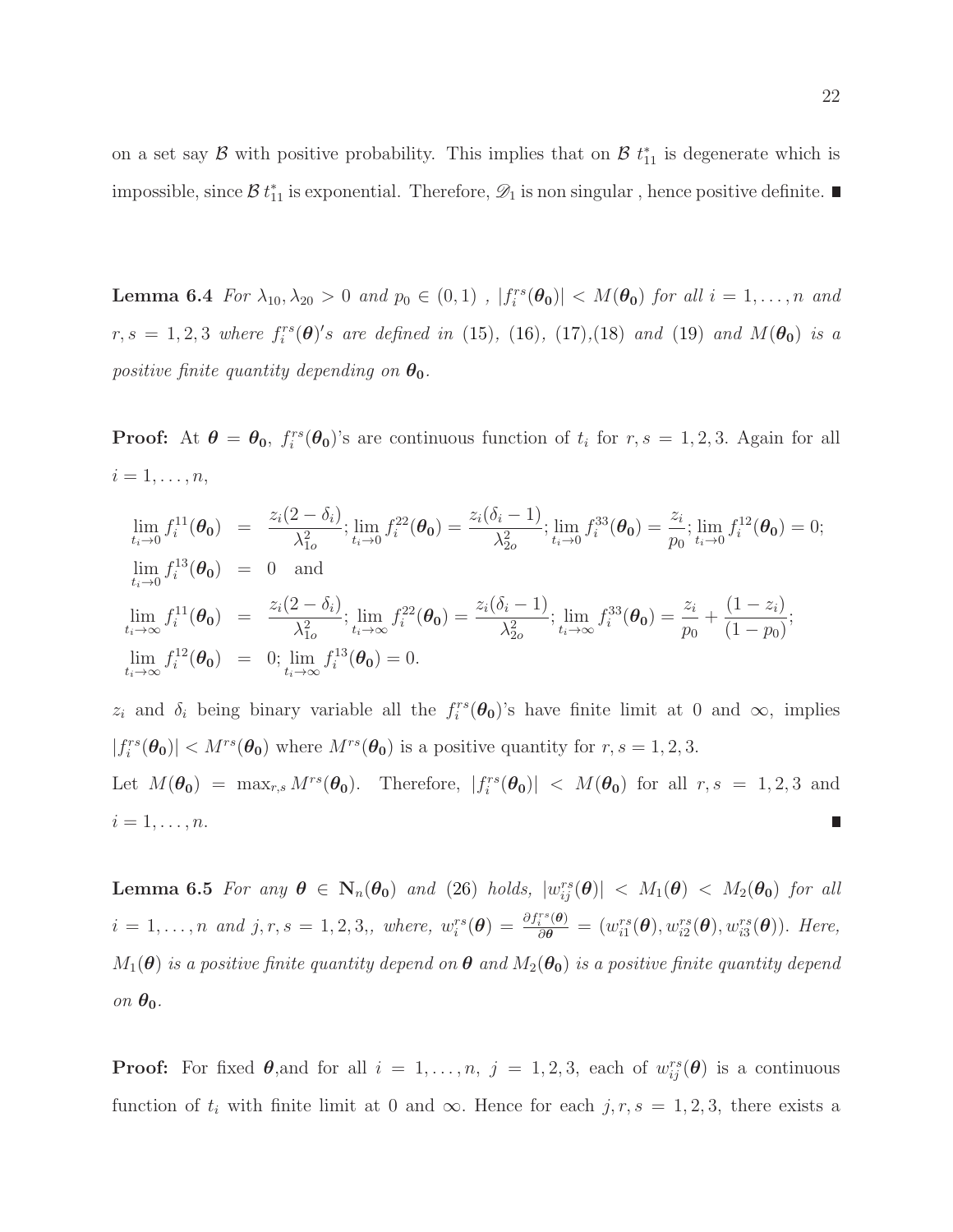positive quantity  $M_j^{rs}(\theta)$  such that  $|w_{ij}^{rs}(\theta)| \le M_j^{rs}(\theta)$ . For  $\lambda_{10}, \lambda_{20} > 0$  and  $p_0 \in (0, 1)$ , each  $M_j^{rs}(\theta)$  is continuous function of  $\theta$ . Again when  $\theta \in N_n(\theta_0)$ , using [\(26\)](#page-20-1) we obtain,

$$
|\boldsymbol{\theta}-\boldsymbol{\theta}_0|^2 \leq \frac{A^2}{\lambda_{min}\{\mathbf{D}_n(\boldsymbol{\theta}_0)\}} < \frac{A^2}{n\eta} \to 0 \quad \text{as} \quad n \to \infty.
$$

where  $\eta > 0$  is a suitable constant and this implies, for each  $j, r, s = 1, 2, 3$  there exist a quantity  $N_j^{rs}(\theta_0)$  such that  $M_j^{rs}(\theta) \leq N_j^{rs}(\theta_0)$ . Let  $\max_{j,r,s} M_j^{rs}(\theta) = M_1(\theta)$  and  $\max_{j,r,s} N_j^{rs}(\theta_0) = M_2(\theta_0)$ . Therefore, for each  $i = 1,\ldots,n$  and for each  $j, r, s = 1,2,3$  $|w_{ij}^{rs}(\boldsymbol{\theta})| < M_1(\boldsymbol{\theta}) < M_2(\boldsymbol{\theta_0}).$ L.

<span id="page-22-0"></span>**Lemma 6.6** *For*  $\lambda_{10}, \lambda_{20} > 0$  *and*  $p_0 \in (0, 1)$ *, if the condition* [\(26\)](#page-20-1) *holds*,  $\mathbf{D}_n(\theta_0)$  *is a positive definite matrix and*

<span id="page-22-1"></span>
$$
\sup_{\theta \in \mathbf{N}_n(\boldsymbol{\theta}_0)} \|\mathbf{D}_n^{-\frac{1}{2}}(\boldsymbol{\theta}_0)\mathbf{F}_n(\boldsymbol{\theta})\mathbf{D}_n^{-\frac{1}{2}}(\boldsymbol{\theta}_0) - \mathbf{I}\| \to 0 \text{ as } n \to \infty \text{ in probability}, \tag{31}
$$

*will hold along with*  $\lambda_{min} \{D_n(\theta_0)\} \to \infty$  *as*  $n \to \infty$ *.* 

**Proof:** Condition [\(26\)](#page-20-1) implies that, there exist a  $\eta > 0$  such that  $\lambda_{min} \{D_n(\theta_0)\} \geq n\eta$  for n large enough. Therefore all the eigenvalues of  $D_n(\theta_0)$  are positive for large n which implies  $D_n(\theta_0)$  is a positive definite matrix for large n. Now, we can define  $D_n^{-\frac{1}{2}}(\theta_0)$ , the symmetric square root of  $\mathbf{D}_n^{-1}(\theta_0)$ .

Now to show that [\(31\)](#page-22-1) will hold, we decompose  $\mathbf{D}_n^{-\frac{1}{2}}(\theta_0)\mathbf{F}_n(\theta)\mathbf{D}_n^{-\frac{1}{2}}(\theta_0)$  as

$$
\begin{aligned} \mathbf{D}_n^{-\frac{1}{2}}(\boldsymbol{\theta}_0)\mathbf{F}_n(\boldsymbol{\theta})\mathbf{D}_n^{-\frac{1}{2}}(\boldsymbol{\theta}_0) = \mathbf{I} + \mathbf{D}_n^{-\frac{1}{2}}(\boldsymbol{\theta}_0)\{\mathbf{F}_n(\boldsymbol{\theta}_0) - \mathbf{D}_n(\boldsymbol{\theta}_0)\}\mathbf{D}_n^{-\frac{1}{2}}(\boldsymbol{\theta}_0) \\ + \mathbf{D}_n^{-\frac{1}{2}}(\boldsymbol{\theta}_0)\{\mathbf{F}_n(\boldsymbol{\theta}) - \mathbf{F}_n(\boldsymbol{\theta}_0)\}\mathbf{D}_n^{-\frac{1}{2}}(\boldsymbol{\theta}_0). \end{aligned}
$$

Hence, it is sufficient to prove that for any unit vector **u** and for any  $\theta \in N_n(\theta_0)$ ,

<span id="page-22-2"></span>
$$
e_n^{(1)}(\theta_0) = \mathbf{u}^{\top} \mathbf{D}_n^{-\frac{1}{2}}(\theta_0) \{ \mathbf{F}_n(\theta_0) - \mathbf{D}_n(\theta_0) \} \mathbf{D}_n^{-\frac{1}{2}}(\theta_0) \mathbf{u} = o_p(1),
$$
\n(32)

$$
e_n^{(2)}(\boldsymbol{\theta}) = \mathbf{u}^{\top} \mathbf{D}_n^{-\frac{1}{2}}(\boldsymbol{\theta_0}) \{ \mathbf{F}_n(\boldsymbol{\theta}) - \mathbf{F}_n(\boldsymbol{\theta_0}) \} \mathbf{D}_n^{-\frac{1}{2}}(\boldsymbol{\theta_0}) \mathbf{u} = o_p(1).
$$
 (33)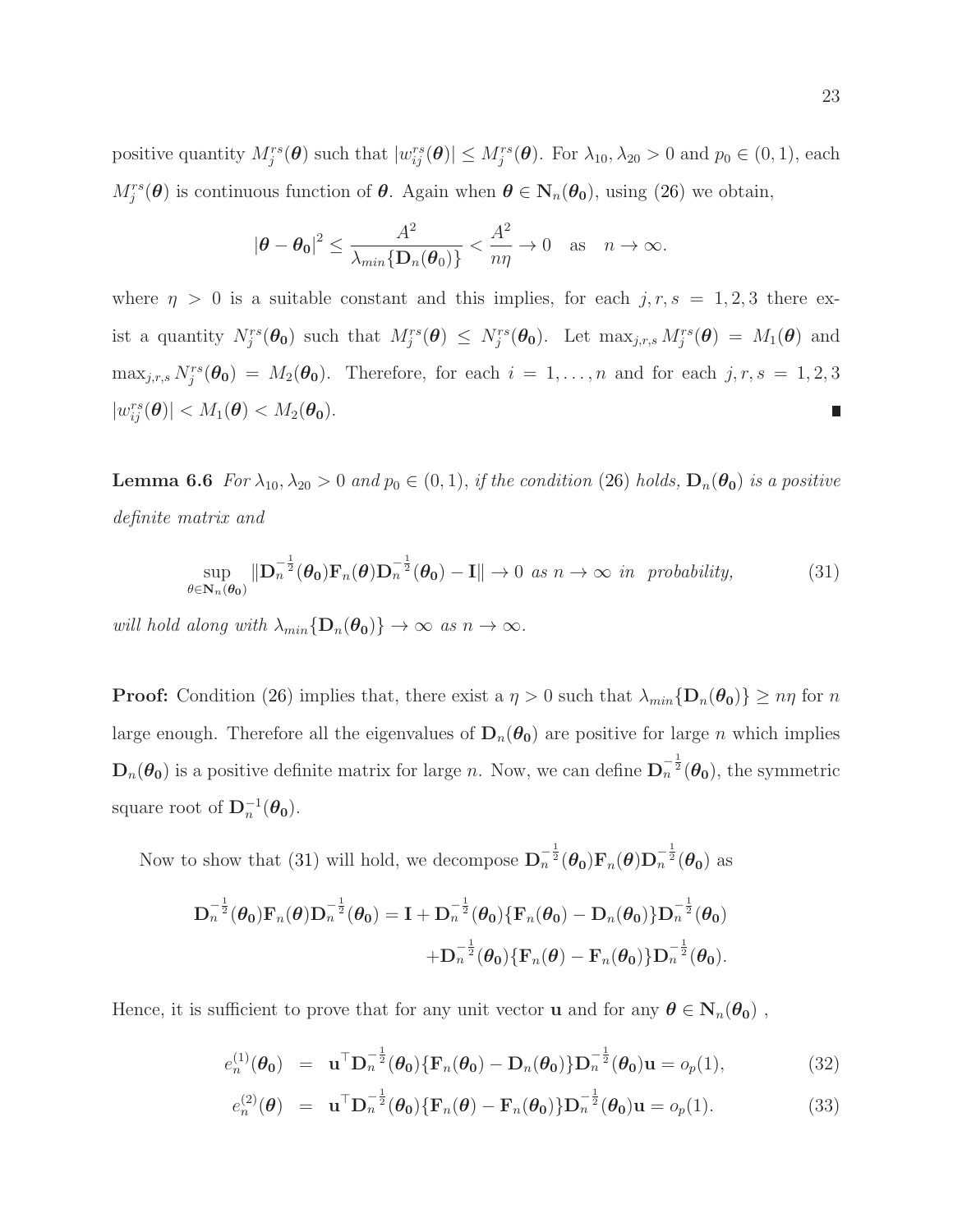To show  $e_n^{(1)}(\theta_0) = o_p(1)$ , we need the results of Lemma [6.4.](#page-21-0) Now,  $f_i^{rs}(\theta_0)$  is a sequence of independent random variables and based on Lemma [6.4,](#page-21-0) we have  $|f_i^{rs}(\theta_0)| < M(\theta_0)$ ,  $r, s = 1, 2, 3$ . Hence,

$$
\frac{1}{n^2} \sum_{i=1}^n Var\{f_i^{rs}(\boldsymbol{\theta_0})\} \le \frac{M^2(\boldsymbol{\theta_0})}{n} \to 0 \quad \text{as } n \to \infty.
$$

Therefore, by the weak law of large numbers, for all  $r, s = 1, 2, 3$ ,

$$
\frac{1}{n}\sum_{i=1}^n \{f_i^{rs}(\boldsymbol{\theta_0}) - d_i^{rs}(\boldsymbol{\theta_0})\} = o_p(1).
$$

For any unit vector **u**, let  $\mathbf{u}_n = \frac{\mathbf{D}_n^{-\frac{1}{2}}(\theta_0)\mathbf{u}}{\sqrt{\mathbf{u}^\top \mathbf{D}_n^{-1}(\theta_0)\mathbf{u}}}$ . Then  $\mathbf{u}_n$  is also a unit vector and hence

$$
|\mathbf{u}_n^\top M_n \mathbf{u}_n| \le \sum_{r,s=1,2,3} |m_n^{rs}|
$$

for any matrix  $M_n = (m_n^{rs}), r, s = 1, 2, 3$ . Thus, we have

$$
|\mathbf{u}_n^{\top} \{\mathbf{F}_n(\boldsymbol{\theta_0}) - \mathbf{D}_n(\boldsymbol{\theta_0})\} \mathbf{u}_n| \leq \sum_{r,s=1,2,3} |\sum_{i=1}^n \{f_i^{rs}(\boldsymbol{\theta_0}) - d_i^{rs}(\boldsymbol{\theta_0})\}|.
$$

Using the result in [\(26\)](#page-20-1), we have for  $\eta > 0$ ,  $\mathbf{u}^\top \mathbf{D}_n^{-1}(\theta_0) \mathbf{u} \leq \lambda_{max} \{ \mathbf{D}_n^{-1}(\theta_0) \} \leq \frac{1}{n\eta}$ . Then

$$
|e_n^{(1)}(\boldsymbol{\theta_0})| = |\mathbf{u}_n^\top(\mathbf{F}_n(\boldsymbol{\theta_0}) - \mathbf{D}_n(\boldsymbol{\theta_0}))\mathbf{u}_n||\mathbf{u}^\top \mathbf{D}_n^{-1}(\boldsymbol{\theta_0})\mathbf{u}| \leq \frac{1}{n\eta} \sum_{r,s=1,2,3} |\sum_{i=1}^n (f_i^{rs}(\boldsymbol{\theta_0}) - d_i^{rs}(\boldsymbol{\theta_0}))| = o_p(1).
$$

To show  $e_n^{(2)}(\theta) \stackrel{P}{\to} 0$ , we need the following Taylor series expansion of  $f_i^{rs}(\theta)$  about  $\theta_0$ .

$$
f_i^{rs}(\boldsymbol{\theta}) - f_i^{rs}(\boldsymbol{\theta_0}) = (\boldsymbol{\theta} - \boldsymbol{\theta_0})^{\top} w_i^{rs}(\tilde{\boldsymbol{\theta}}),
$$

where  $\tilde{\boldsymbol{\theta}}$  is any point between  $\boldsymbol{\theta}$  and  $\boldsymbol{\theta}_0$ ,  $w_i^{rs}(\boldsymbol{\theta}) = \frac{\partial f_i^{rs}(\boldsymbol{\theta})}{\partial \boldsymbol{\theta}} = (w_{i1}^{rs}(\boldsymbol{\theta}), w_{i2}^{rs}(\boldsymbol{\theta}), w_{i3}^{rs}(\boldsymbol{\theta})),$  $i = 1, 2, \ldots, n, r, s = 1, 2, 3$ . For fixed  $(r, s), w_i^{rs}(\theta)$  is a sequence of independent random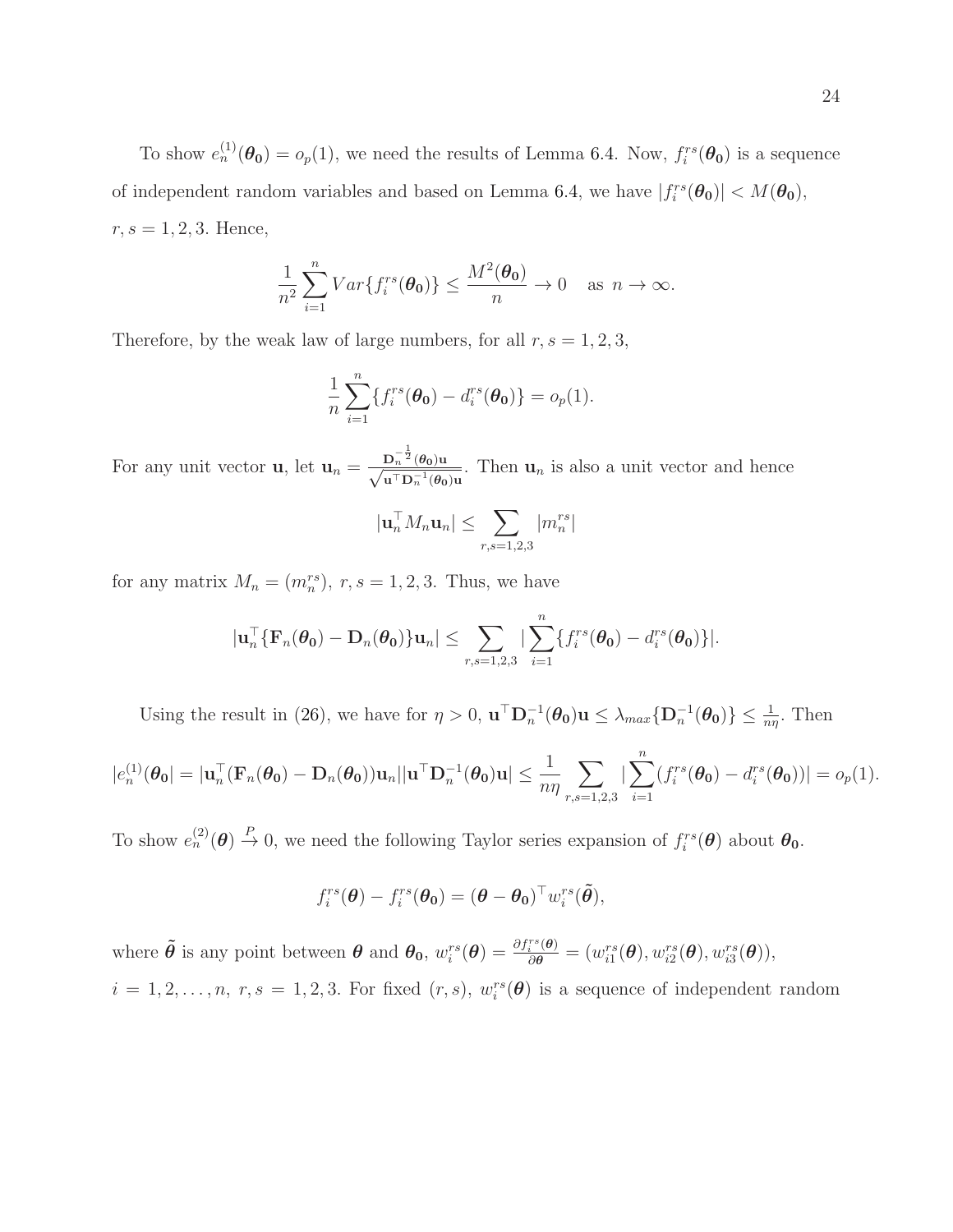vectors. The expression of the elements of  $w_i^{rs}(\theta)$  are as follows.

$$
w_{i1}^{11}(\theta) = -\frac{2}{\lambda_1^3} \Big\{ z_i(2-\delta_i) - \frac{(1-z_i)p(1-p)(1-p-p e^{-(\lambda_1+\lambda_2)t_i}\lambda_1^3 t_i^3 e^{-(\lambda_1+\lambda_2)t_i}}{2(1-p+p e^{-(\lambda_1+\lambda_2)t_i})^3} \Big\},
$$
  
\n
$$
w_{i2}^{11}(\theta) = \frac{(1-z_i)p(1-p)t_i^3(1-p-p e^{-(\lambda_1+\lambda_2)t_i} e^{-(\lambda_1+\lambda_2)t_i})^3}{(1-p+p e^{-(\lambda_1+\lambda_2)t_i})^3},
$$
  
\n
$$
w_{i3}^{11}(\theta) = -\frac{(1-z_i)t_i^2 e^{-(\lambda_1+\lambda_2)t_i}(1-p-p e^{-(\lambda_1+\lambda_2)t_i})}{(1-p+p e^{-(\lambda_1+\lambda_2)t_i})^3},
$$
  
\n
$$
w_{i2}^{22}(\theta) = -\frac{2}{\lambda} \Big\{ z_i(\delta_i-1) - \frac{(1-z_i)p(1-p)(1-p-p e^{-(\lambda_1+\lambda_2)t_i}\lambda_2^3 t_i^3 e^{-(\lambda_1+\lambda_2)t_i}}{2}\Big\}
$$

$$
w_{i2}^{22}(\boldsymbol{\theta}) = -\frac{2}{\lambda_2^3}\Big\{z_i(\delta_i-1)-\frac{(1-z_i)p(1-p)(1-p-pe^{-(1+z_i)^2})\lambda_2t_i e^{-(1+z_i)^2}}{2(1-p+p e^{-(\lambda_1+\lambda_2)t_i})^3}\Big\},
$$

$$
w_{i3}^{13}(\theta) = \frac{2(1-z_i)t_i e^{-(\lambda_1+\lambda_2)t_i}(1-e^{-(\lambda_1+\lambda_2)t_i})}{(1-p+pe^{-(\lambda_1+\lambda_2)t_i})^3},
$$
  
\n
$$
w_{i3}^{33}(\theta) = \frac{z_i}{p^2} + \frac{(1-z_i)(1-e^{-(\lambda_1+\lambda_2)t_i})^2}{(1-p+pe^{-(\lambda_1+\lambda_2)t_i})^2},
$$
  
\n
$$
w_{i2}^{11}(\theta) = w_{i1}^{22}(\theta) = w_{i1}^{12}(\theta) = w_{i2}^{12}(\theta) = w_{i3}^{12}(\theta) = w_{i2}^{21}(\theta) = w_{i3}^{21}(\theta) = w_{i1}^{21}(\theta),
$$
  
\n
$$
w_{i3}^{11}(\theta) = w_{i3}^{22}(\theta) = w_{i1}^{13}(\theta) = w_{i2}^{13}(\theta) = w_{i1}^{31}(\theta) = w_{i1}^{31}(\theta) = w_{i2}^{32}(\theta) = w_{i2}^{31}(\theta) = w_{i2}^{31}(\theta) = w_{i2}^{31}(\theta),
$$
  
\n
$$
w_{i3}^{13}(\theta) = w_{i3}^{31}(\theta) = w_{i3}^{32}(\theta) = w_{i3}^{33}(\theta) = w_{i2}^{33}(\theta) = w_{i1}^{33}(\theta).
$$

For further development we need the result of Lemma [6.5.](#page-21-1) As a result of Lemma [6.5,](#page-21-1)

$$
\sup_{\boldsymbol{\theta}\in\mathbf{N}_n(\boldsymbol{\theta_0})} \|\frac{1}{n}\sum_{i=1}^n w_i^{rs}(\tilde{\boldsymbol{\theta}})\| = O_p(1),
$$

where  $\|.\|$  denotes the norm of a vector.

Also, when 
$$
\theta \in \mathbf{N}_n(\theta_0)
$$
,  $|\theta - \theta_0|^2 \leq \frac{A^2}{\lambda_{min}\{\mathbf{D}_n(\theta_0)\}} \leq \frac{A^2}{n\eta} \to 0$  as  $n \to \infty$ .

Since,  $\tilde{\boldsymbol{\theta}} \in \mathbf{N}_n(\boldsymbol{\theta_0}),$  it follows that

$$
\sup_{\theta \in \mathbf{N}_n(\theta_0)} |\frac{1}{n}(\theta - \theta_0)^{\top} \sum_{i=1}^n w_i^{rs}(\tilde{\theta})| \le \sup_{\theta \in \mathbf{N}_n(\theta_0)} ||(\theta - \theta_0)|| || \frac{1}{n} \sum_{i=1}^n w_i^{rs}(\tilde{\theta})||
$$
  

$$
\le \frac{A}{\sqrt{n\eta}} \sup_{\theta \in \mathbf{N}_n(\theta_0)} || \frac{1}{n} \sum_{i=1}^n w_i^{rs}(\tilde{\theta})||
$$
  

$$
= o_p(1)
$$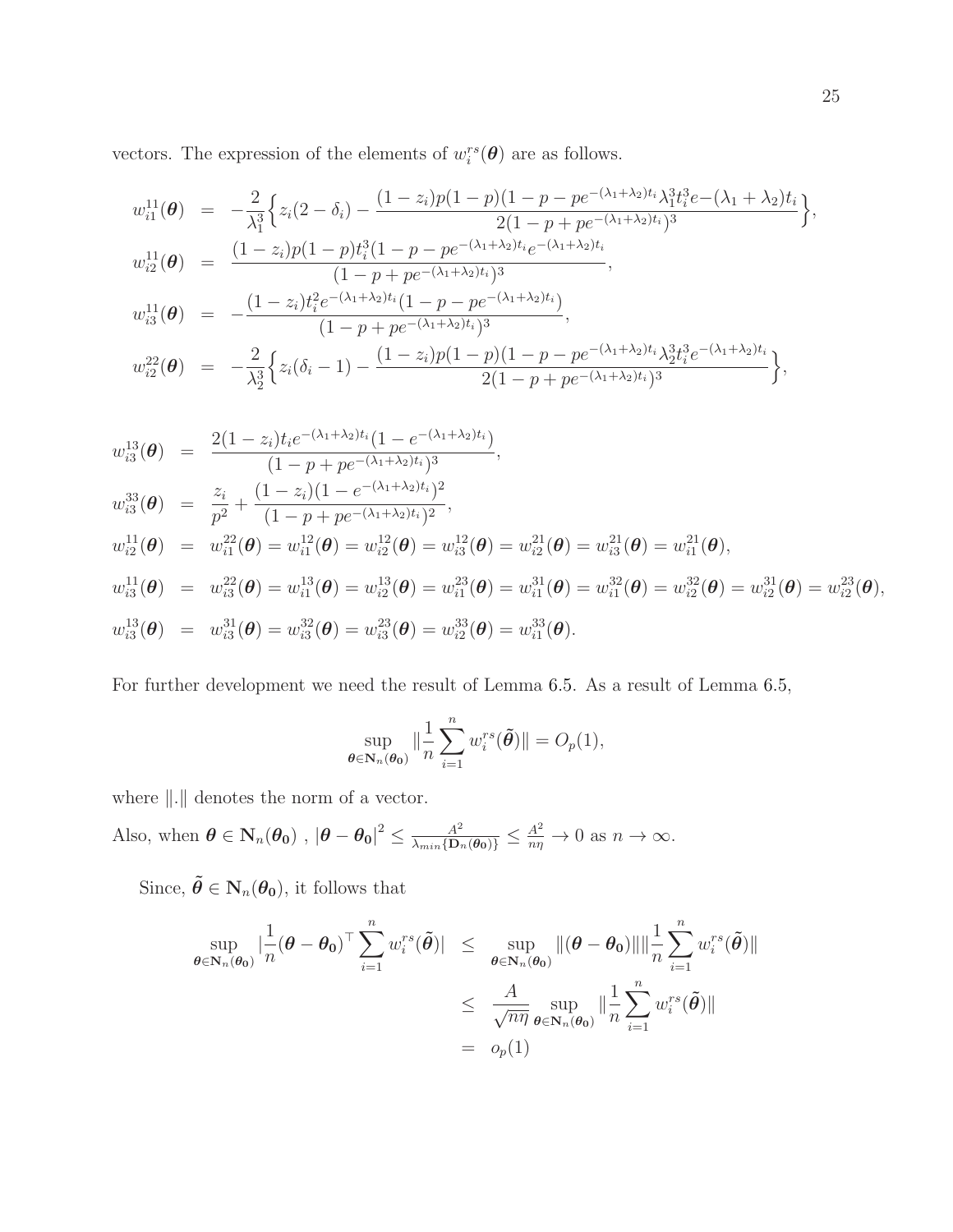Therefore,

$$
\sup_{\theta \in \mathbf{N}_n(\theta_0)} |e_n^{(2)}(\theta)| = \sup_{\theta \in \mathbf{N}_n(\theta_0)} |\mathbf{u_n}^\top \{ \mathbf{F}_n(\theta) - \mathbf{F}_n(\theta_0) \} \mathbf{u_n}|| \mathbf{u}^\top \mathbf{D}_n^{-1} \mathbf{u}|
$$
\n
$$
\leq \frac{1}{n\eta} \sup_{\theta \in \mathbf{N}_n(\theta_0)} \sum_{r,s=1,2,3} |\sum_{i=1}^n \{ f_i^{rs}(\theta) - f_i^{rs}(\theta_0) \} |
$$
\n
$$
\leq \frac{1}{n\eta} \sum_{r,s=1,2,3} \sup_{\theta \in \mathbf{N}_n(\theta_0)} |(\theta - \theta_0)^\top \sum_{i=1}^n w_i^{rs}(\tilde{\theta})|
$$
\n
$$
= o_p(1)
$$

<span id="page-25-0"></span>This concludes the proof of Lemma [\(6.6\)](#page-22-0).

**Lemma 6.7** *For*  $\lambda_{10}, \lambda_{20} > 0$  *and*  $p_0 \in (0, 1)$ , *if condition* [\(26\)](#page-20-1) *holds, a unique MLE of*  $\theta_o$ ,  $say \widehat{\theta_n}$ , *will exist in*  $N_n(\theta_o)$  *with probability 1 as*  $n \to \infty$ *.* 

**Proof:** If the condition [\(26\)](#page-20-1) holds, from Lemma [6.6,](#page-22-0)  $D_n(\theta_0)$  is positive definite matrix and a symmetric square root of  $D_n^{-1}(\theta_0)$  will always exist. Let  $D_n^{-\frac{1}{2}}(\theta_0)$  be the symmetric square root of  $\mathbf{D}_n^{-1}(\boldsymbol{\theta_0})$ .

Further consider the Taylor-series expansion of the log likelihood function  $l_n(\theta)$  about the true parameter value  $\theta_0$  as follows

$$
\mathbf{l}_n(\boldsymbol{\theta}) - \mathbf{l}_n(\boldsymbol{\theta_0}) = (\boldsymbol{\theta} - \boldsymbol{\theta_0})^\top \mathbf{S}_n(\boldsymbol{\theta_0}) - \frac{1}{2} (\boldsymbol{\theta} - \boldsymbol{\theta_0})^\top \mathbf{F}_n(\boldsymbol{\bar{\theta}}) (\boldsymbol{\theta} - \boldsymbol{\theta_0}),
$$
\n(34)

where  $\bar{\theta}$  is a any point on the line segment joining  $\theta_0$  and  $\theta$ . Let  $\theta_n$  be on the boundary,  $\partial N_n(\theta_0)$  of  $N_n(\theta_0)$ . We define  $v_n = \frac{D_n^{\frac{1}{2}}(\theta_0)(\theta_n - \theta_0)}{4}$  $\frac{(8n-80)}{A}$ . Then

for  $\theta_n \in \partial N_n(\theta_0)$ ,  $v_n$  is an unit vector.

For any arbitrary  $\epsilon \in (0,1)$ ,

$$
P(\frac{1}{2}(\boldsymbol{\theta}_n - \boldsymbol{\theta}_0)^{\top} \mathbf{F}_n(\bar{\boldsymbol{\theta}})(\boldsymbol{\theta}_n - \boldsymbol{\theta}_0) > \frac{\epsilon A^2}{2}) = P(v_n^{\top} \mathbf{D}_n^{-\frac{1}{2}}(\boldsymbol{\theta}_0) \mathbf{F}_n(\bar{\boldsymbol{\theta}}) \mathbf{D}_n^{-\frac{1}{2}}(\boldsymbol{\theta}_0) v_n > \epsilon) \geq P(\lambda_{min} {\{\mathbf{D}_n^{-\frac{1}{2}}(\boldsymbol{\theta}_0) \mathbf{F}_n(\bar{\boldsymbol{\theta}}) \mathbf{D}_n^{-\frac{1}{2}}(\boldsymbol{\theta}_0) \} > \epsilon)
$$

 $\Box$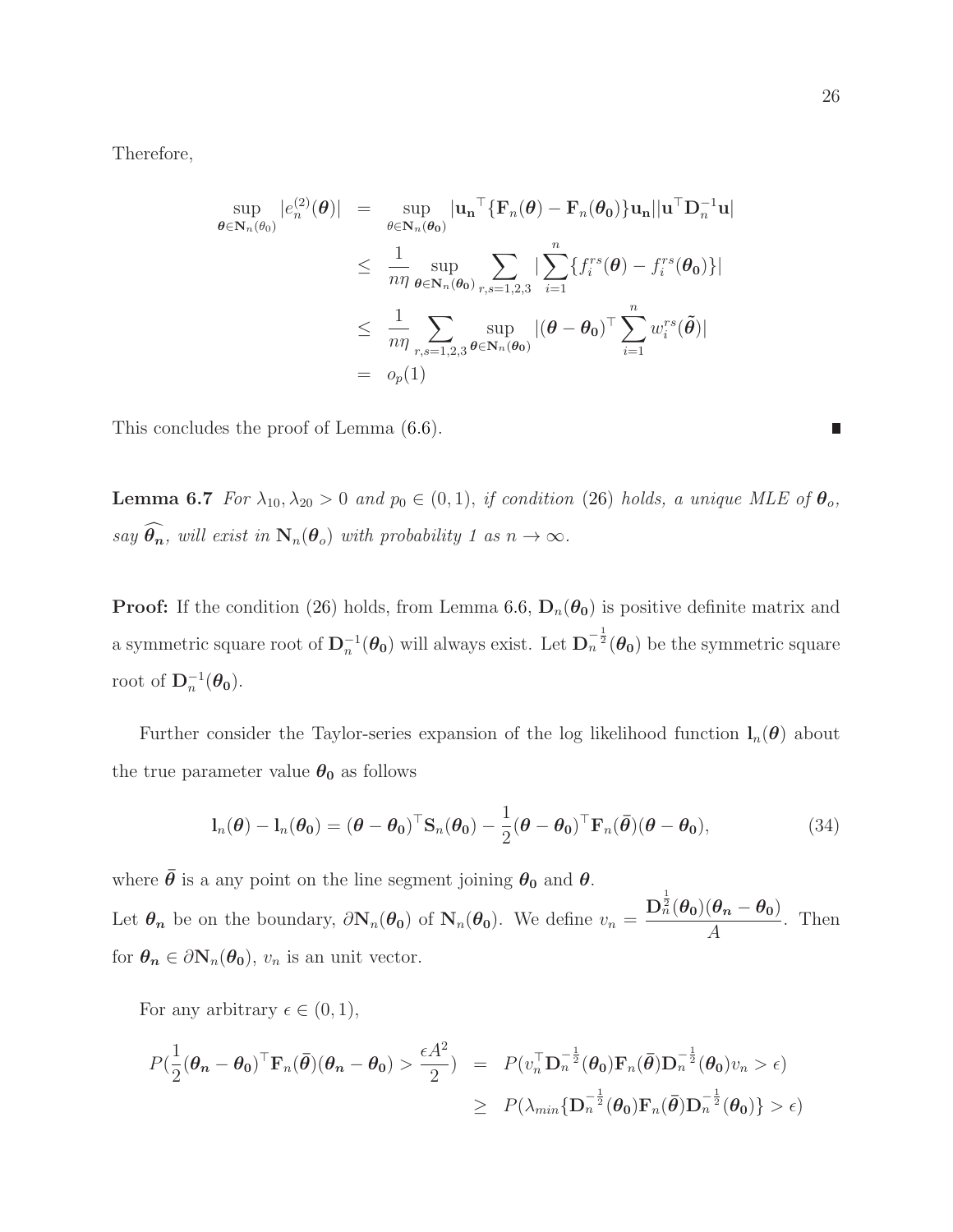Again if the condition [\(26\)](#page-20-1) holds, from Lemma [6.6,](#page-22-0) we get the eigenvalues of  $\mathbf{D}_n^{-\frac{1}{2}}(\theta_0)\mathbf{F}_n(\bar{\theta})\mathbf{D}_n^{-\frac{1}{2}}(\theta_0)$ converges to 1 in probability. Therefore,  $P(\frac{1}{2})$  $\frac{1}{2}(\boldsymbol{\theta_n}-\boldsymbol{\theta_0})^{\top}\text{F}_n(\bar{\boldsymbol{\theta}})(\boldsymbol{\theta_n}-\boldsymbol{\theta_0}\leq\frac{\epsilon A^2}{2})$  $\frac{A^2}{2}$ ) =  $o(1)$ .

As  $(\theta_n - \theta_0)^\top S_n(\theta_0)$  has mean 0, applying Chebyshev's inequality we obtain,

$$
P((\theta_n - \theta_0)^{\top} \mathbf{S}_n(\theta_0) > \frac{\epsilon A}{2}) \le \frac{4(\theta_n - \theta_0)^{\top} \mathbf{D}_n(\theta_0)(\theta_n - \theta_0)}{\epsilon^2 A^2} = \frac{4}{\epsilon^2}
$$

Thus

$$
P((\theta_n - \theta_0)^\top \mathbf{S}_n(\theta_0) > \frac{1}{2}(\theta_n - \theta_0)^\top \mathbf{F}_n(\bar{\theta})(\theta_n - \theta_0))
$$
  
\n
$$
\leq P((\theta_n - \theta_0)^\top \mathbf{S}_n(\theta_0) > \frac{\epsilon A}{2}) + P(\frac{1}{2}(\theta_n - \theta_0)^\top \mathbf{F}_n(\bar{\theta})(\theta_n - \theta_0) \leq \frac{\epsilon A^2}{2})
$$
  
\n
$$
\leq \frac{4}{\epsilon^2} + o(1).
$$

Therefore for A and n large enough,  $l_n(\theta) < l_n(\theta_0)$  for any  $\theta$  lies on  $\partial N_n(\theta_0)$ . As  $D_n(\theta_0)$  is positive definite, by [\(31\)](#page-22-1),  $\mathbf{F}_n(\theta)$  is positive definite. Therefore,  $\mathbf{l}_n(\theta)$  is a concave function in  $N_n(\theta_0)$  which is an ellipsoid.  $l_n(\theta)$  does not have maximum on boundary of  $N_n(\theta_0)$ and hence it has a local maximum inside  $N_n(\theta_0)$  which is a global maximum because of its concavity. Therefore, an MLE  $\hat{\theta}_n$ , of  $\theta_0$  exists inside the ellipsoid  $N_n(\theta_0)$  with probability 1 as  $n \to \infty$  and it is unique.

<span id="page-26-0"></span>Proof of Theorem [4.1:](#page-10-0) Based on Lemma [6.3](#page-19-1) and Lemma [6.7,](#page-25-0) the proof immediately follows.

**Lemma 6.8** *For*  $\lambda_{10}, \lambda_{20} > 0$  *and*  $p_0 \in (0, 1)$ , *if the condition* [\(26\)](#page-20-1) *holds*,  $\lambda_{min}$  { $\mathbf{D}_n$ }  $\rightarrow \infty$  $as n \to \infty$ ,  $\widehat{\theta}_n$  *is a consistent estimator of*  $\theta_o$ .

#### Proof:

Based on Lemma [6.7,](#page-25-0) as the MLE  $\widehat{\theta}_n \in N_n(\theta_0)$ ,  $(\widehat{\theta}_n - \theta_0)^\top D_n(\theta_o)(\widehat{\theta}_n - \theta_0) \leq A^2$ . Again  $(\hat{\theta}_n - \theta_0)^2 \lambda_{min} \{ D_n(\theta_o) \} \leq (\hat{\theta}_n - \theta_0)^{\prime} D_n(\theta_o) (\hat{\theta}_n - \theta_0).$  If in addition,  $\lambda_{min} \{ D_n \} \to \infty$  as  $n \to \infty$ ,  $\widehat{\theta}_n \to \theta_0$  in probability. L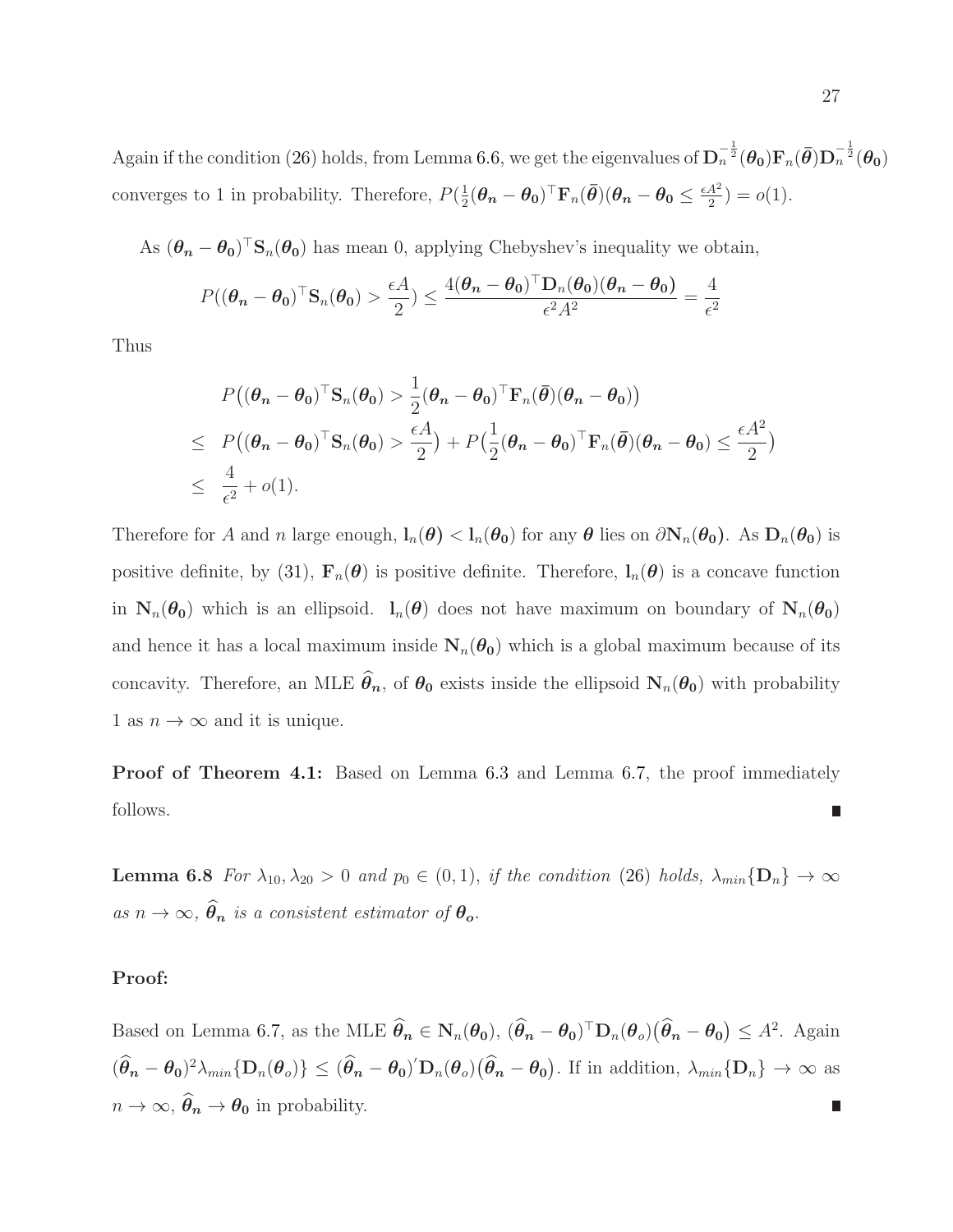<span id="page-27-1"></span>Proof of Theorem [4.2:](#page-10-1) Based on Lemma [6.3](#page-19-1) and Lemma [6.8,](#page-26-0) the proof immediately follows. H

**Lemma 6.9** *For*  $\lambda_{10}, \lambda_{20} > 0$  *and*  $p_0 \in (0, 1)$  *there exists a finite positive quantity*  $G(\theta_0)$ *such that*  $E|s_i(\theta_0)|^4 \leq G(\theta_0)$ .

<span id="page-27-0"></span>Proof: Along the same lines as the previous two lemmas, Lemma [6.4](#page-21-0) and Lemma [6.5\)](#page-21-1), we can show that  $s_i(\theta_0)$  is also bounded, hence, the moments are bounded.  $\overline{\phantom{a}}$ 

**Lemma 6.10** *For*  $\lambda_{10}, \lambda_{20} > 0$  *and*  $p_0 \in (0, 1)$ , *if the condition* [\(26\)](#page-20-1) *holds*,  $\mathbf{D}_n^{1/2}(\theta_o)(\widehat{\theta_n} - \theta_o)$ *is asymptotically normally distributed with mean vector* 0 *and covariance matrix* I.

**Proof:** Considering the element wise Taylor series expansion of  $S_n(\theta_0)$ , about  $\widehat{\theta}_n$ , we obtain

$$
\mathbf{S}_n(\boldsymbol{\theta_0}) - \mathbf{S}_n(\widehat{\boldsymbol{\theta}_n}) = \mathbf{K}_n(\widetilde{\boldsymbol{\theta}_n})(\widehat{\boldsymbol{\theta}_n} - \boldsymbol{\theta_0}),
$$

where,  $\widetilde{\theta}_n = (\theta_n^*)$  $_{n}^{*},\theta_{n}^{**}$  $_{n}^{**},\theta_{n}^{***}$ <sup>\*\*\*</sup>) where  $\theta_n^*$ \*,  $\theta_n^{**}$ \*\* and  $\theta_n^{***}$  $n^{***}$  are three points on the line segment joining  $\theta_0$  and  $\widehat{\theta}_n$  and

$$
\mathbf{K}_{n}(\widetilde{\theta}_{n}) = \begin{bmatrix} \sum_{i=1}^{n} f_{i}^{11}(\theta_{n}^{*}) & \sum_{i=1}^{n} f_{i}^{12}(\theta_{n}^{*}) & \sum_{i=1}^{n} f_{i}^{13}(\theta_{n}^{*}) \\ \sum_{i=1}^{n} f_{i}^{21}(\theta_{n}^{*}) & \sum_{i=1}^{n} f_{i}^{22}(\theta_{n}^{*}) & \sum_{i=1}^{n} f_{i}^{23}(\theta_{n}^{*}) \\ \sum_{i=1}^{n} f_{i}^{31}(\theta_{n}^{***}) & \sum_{i=1}^{n} f_{i}^{32}(\theta_{n}^{***}) & \sum_{i=1}^{n} f_{i}^{33}(\theta_{n}^{***}) \end{bmatrix}.
$$

As the likelihood function is maximized at MLE  $\hat{\theta}_n$ ,  $\mathbf{S}_n(\hat{\theta}_n) = \mathbf{0}$ , and we can write,

$$
\mathbf{D}_n^{-\frac{1}{2}}(\boldsymbol{\theta}_o)\mathbf{S}_n(\boldsymbol{\theta}_0)=\mathbf{D}_n^{-\frac{1}{2}}(\boldsymbol{\theta}_o)\mathbf{K}_n(\widetilde{\boldsymbol{\theta}}_n)(\widehat{\boldsymbol{\theta}}_n-\boldsymbol{\theta}_0)=A_n(\widetilde{\boldsymbol{\theta}}_n)\mathbf{D}_n^{\frac{1}{2}}(\boldsymbol{\theta}_o)(\widehat{\boldsymbol{\theta}}_n-\boldsymbol{\theta}_0)
$$

where  $A_n(\tilde{\theta}_n) = \mathbf{D}_n^{-\frac{1}{2}}(\theta_o) \mathbf{K}_n(\tilde{\theta}_n) \mathbf{D}_n^{-\frac{1}{2}}(\theta_o)$ . To prove the asymptotic normality of  $\mathbf{D}_n^{\frac{1}{2}}(\theta_o)(\hat{\theta}_n - \theta_o)$  $\theta_0$ , it is enough to show that for any  $\theta_n^*$  $\hat{h}_n^*, \theta_n^{**}$ \*\* and  $\theta_n^{***} \in N_n(\theta_0)$ ,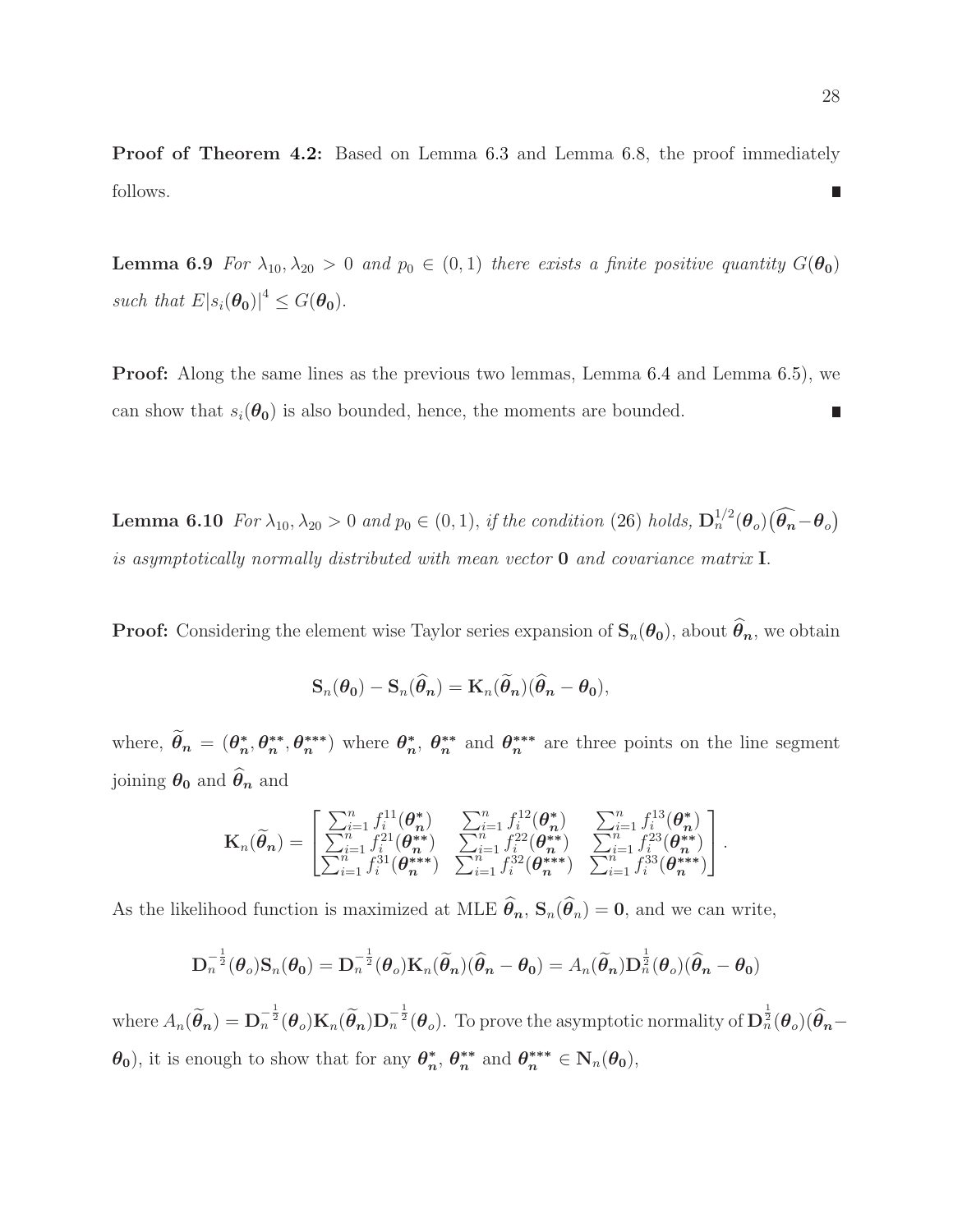$A_n(\tilde{\theta}_n) \stackrel{P}{\to} I$  and  $\mathbf{D}_n^{-\frac{1}{2}}(\theta_o) \mathbf{S}_n(\theta_0)$  converges in distribution to a standard normal random variable.

$$
A_n(\widetilde{\theta}_n) = \mathbf{I} + \mathbf{D}_n^{-\frac{1}{2}}(\boldsymbol{\theta}_o) \{ \mathbf{F}_n(\boldsymbol{\theta}_0) - \mathbf{D}_n(\boldsymbol{\theta}_o) \} \mathbf{D}_n^{-\frac{1}{2}}(\boldsymbol{\theta}_o) + \mathbf{D}_n^{-\frac{1}{2}}(\boldsymbol{\theta}_o) \{ \mathbf{K}_n(\widetilde{\boldsymbol{\theta}}_n) - \mathbf{F}_n(\boldsymbol{\theta}_0) \} \mathbf{D}_n^{-\frac{1}{2}}(\boldsymbol{\theta}_o)
$$

Applying [\(32\)](#page-22-2),  $\mathbf{D}_n^{-\frac{1}{2}}(\theta_o)\{\mathbf{F}_n(\theta_0) - \mathbf{D}_n(\theta_o)\}\mathbf{D}_n^{-\frac{1}{2}}(\theta_o)$  converges in probability to the zero matrix.

Also for any unit vector **u** and  $\theta_n^*$  $_n^*, \theta_n^{**}$  $\mathbf{m}^*, \theta_n^{***} \in \mathbf{N}_n(\theta_0)$  , we can prove that  $\mathbf{u}' \mathbf{D}_n^{-\frac{1}{2}}(\boldsymbol{\theta}_o) \big\{ \mathbf{K}_n(\widetilde{\boldsymbol{\theta}}_n) - \mathbf{F}_n(\boldsymbol{\theta}_0) \big\} \mathbf{D}_n^{-\frac{1}{2}}(\boldsymbol{\theta}_o) \mathbf{u} = o_p(1)$ . The proof follows exactly along the same lines as the proof of [\(33\)](#page-22-2). Hence,  $A_n(\tilde{\theta}_n) \stackrel{P}{\to} \mathbf{I}$ .  $\mathbf{D}_n^{-\frac{1}{2}}(\boldsymbol{\theta}_o) \mathbf{S}_n(\boldsymbol{\theta_0})$  can be written as

$$
\mathbf{D}^{-\frac{1}{2}}_n(\boldsymbol{\theta}_o)\mathbf{S}_n(\boldsymbol{\theta_0}) = \mathbf{D}^{-\frac{1}{2}}_n(\boldsymbol{\theta}_o)\sum_{i=1}^n(\mathbf{s}_i(\boldsymbol{\theta_0})
$$

Let  $X_{in}(\theta_0) = \mathbf{u}^{\top} \mathbf{D}_n^{-\frac{1}{2}}(\theta_0) \mathbf{s}_i(\theta_0), i = 1, 2, \dots, n$ , where **u** is a unit vector. Then,  $E(X_{in}(\theta_0)) = 0$  and  $\sum_{i=1}^n Var(X_{in}(\theta_0)) = 1$ . To prove that  $\mathbf{D}_n^{-\frac{1}{2}}(\theta_0) \mathbf{S}_n(\theta_0)$  converges to the standard normal distribution, it is enough to show that the sequence  $\{X_{in}(\theta_0)\}\$ follows Lindberg condition, i.e. for every  $\xi > 0$ ,

$$
\sum_{i=1}^{n} \int_{|x| \ge \xi} x^2 dP(X_{in}(\theta_0) \le x) \to 0 \quad \text{as} \quad n \to \infty
$$

We need Lemma [6.9,](#page-27-1) to prove the Lindberg condition. Based on Lemma [6.9,](#page-27-1)

<span id="page-28-0"></span>
$$
E|X_{in}(\boldsymbol{\theta}_{0})|^{4} \leq E|s_{i}(\boldsymbol{\theta}_{0})|^{4}|\mathbf{u}^{\top}\mathbf{D}_{n}^{-1}(\boldsymbol{\theta}_{o})\mathbf{u}|^{2}
$$
  
\n
$$
\leq \frac{1}{n^{2}\eta^{2}}E|s_{i}(\boldsymbol{\theta}_{0})|^{4}
$$
  
\n
$$
\leq \frac{G^{2}}{n^{2}\eta^{2}}
$$
\n(35)

Let  $I(\mathscr{A})$  denote the indicator variable on a set  $\mathscr{A}$ .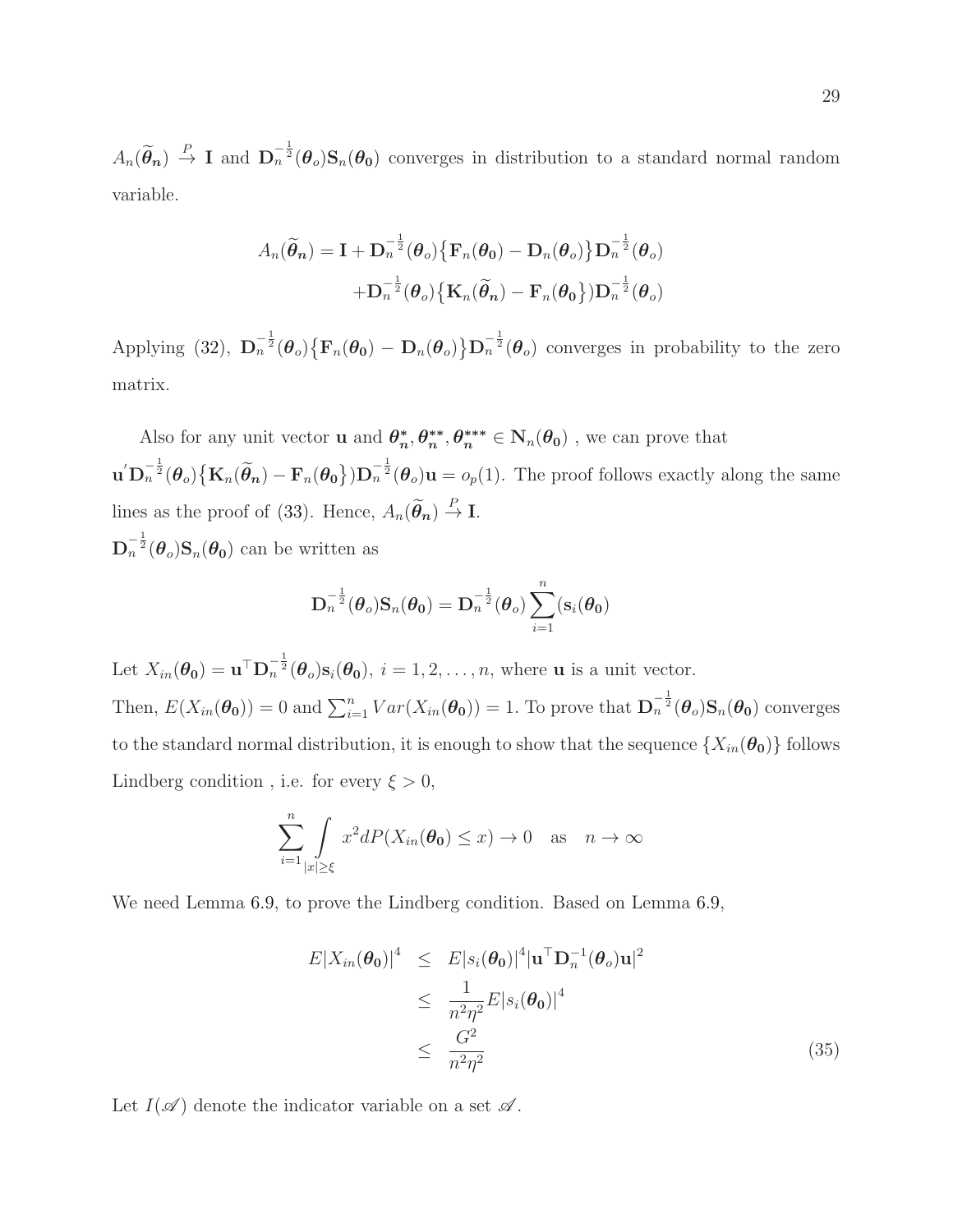By [\(35\)](#page-28-0), Cauchy Schwartz's inequality and Chebyshev's inequality we obtain,

$$
\sum_{i=1}^{n} \int_{|x| \geq \xi} x^2 dP(X_{in}(\theta_0) \leq x) = \sum_{i=1}^{n} E\{X_{in}^2(\theta_0)I(|X_{in}(\theta_0)| \geq \xi)\}
$$
  

$$
\leq \frac{G}{n\eta} \sum_{i=1}^{n} \{P(|X_{in}(\theta_0)| \geq \xi)\}^{\frac{1}{2}}
$$
  

$$
\leq \frac{G}{n\eta\xi} \sum_{i=1}^{n} \{Var(X_{in}(\theta_0))\}^{\frac{1}{2}} \to 0 \text{ as } n \to \infty
$$

**Proof of Theorem [4.3:](#page-10-2)** Based on Lemma [6.3](#page-19-1) and Lemma [6.10,](#page-27-0) the proof immediately follows.  $\overline{\phantom{a}}$ 

# <span id="page-29-3"></span>References

- [1] Balakrishnan, N., & Pal, S., (2013), "COM -Poisson Cure Rate Models and Associated Likelihood - based Inference with Exponential and Weibull Lifetimes".*Applied Reliability Engineering and Risk Analysis: Probabilistic Models and Statistical Inference,* 308-348.
- <span id="page-29-2"></span><span id="page-29-1"></span>[2] Berkson, J., & Gage, R. P., (1952), "Survival curve for cancer patients following treatment". *Journal of the American Statistical Association*, vol 47(259), 501-515.
- [3] Boag, J. W., (1949), "Maximum likelihood estimates of the proportion of patients cured by cancer therapy".*Journal of the Royal Statistical Society. Series B (Methodological)* , vol 11(1), 15-53.
- <span id="page-29-0"></span>[4] Casella, G., & Berger, R. L., (2002), "Statistical inference" *Pacific Grove, CA: Duxbury* Vol. 2.
- [5] Crowder, M.(2001) Classical Competing Risks Model. Chapman & Hall/CRC, New York.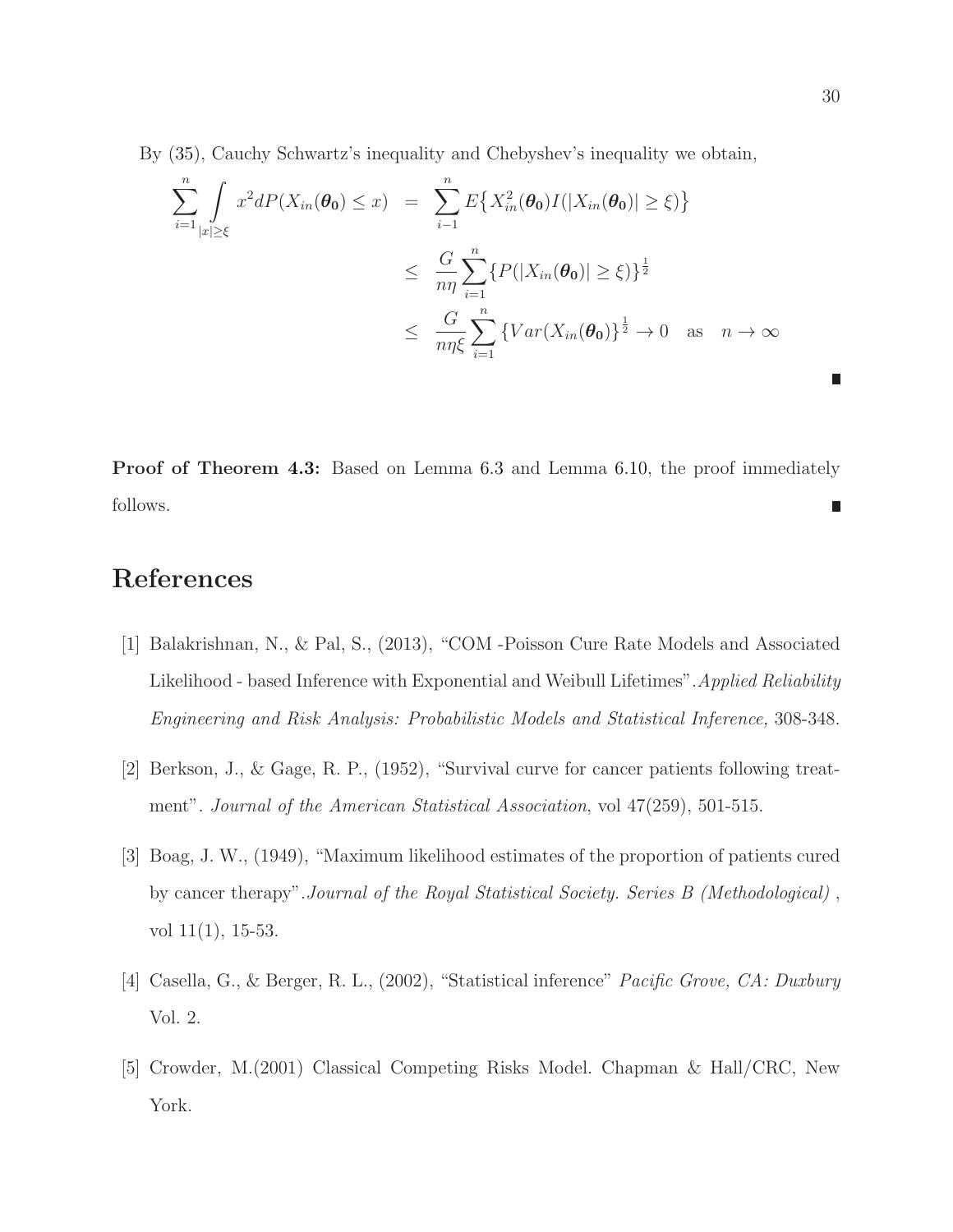- <span id="page-30-5"></span><span id="page-30-0"></span>[6] Cox, D.R. (1959), "The analysis of exponentially distributed lifetimes with two types of failures", *Journal of the Royal Statistical Society. Series B (Methodological)*, vol 21(2), 411 - 421.
- [7] Dunsmuir, W., Tweedie, R., Flack, L., & Mengersen, K., (1989), "Modelling of transitions between employment states for young Australians". *Australian & New Zealand Journal of Statistics,* vol 31(1), 165-196.
- <span id="page-30-7"></span><span id="page-30-2"></span>[8] Farewell, V. T., (1982). "The use of mixture models for the analysis of survival data with long-term survivors". *Biometrics*, 1041-1046.
- [9] Ghitany, M. E. , & Maller, R. A., (1992),"Asymptotic results for exponential mixture models with long-term survivors", *Statistics: A Journal of Theoretical and Applied Statistics* , vol 23.4 , 321-336.
- <span id="page-30-8"></span><span id="page-30-6"></span>[10] Ghitany, M. E., Maller, R. A., & Zhou, S., (1994), "Exponential mixture models with long-term survivors and covariates." *Journal of Multivariate Analysis* , vol 49.2, 218-241
- [11] Gallardo, D. I., G´omez, Y. M., & de Castro, M., (2018), "A flexible cure rate model based on the polylogarithm distribution". *Journal of Statistical Computation and Simulation,* 1-13.
- <span id="page-30-3"></span><span id="page-30-1"></span>[12] Goldman, A. I. (1984). "Survivorship analysis when cure is a possibility: a Monte Carlo study". *Statistics in Medicine,* vol 3(2), 153-163.
- [13] Greenhouse, J. B., & Wolfe, R. A., (1984), "A competing risks derivation of a mixture model for the analysis of survival data." *Communications in Statistics-Theory and Methods*, 13(25), 3133-3154.
- <span id="page-30-4"></span>[14] Gulland, J. A., (1955), "On the estimation of population parameters from marked members." *Biometrika,* vol 42(1-2), 269-270.